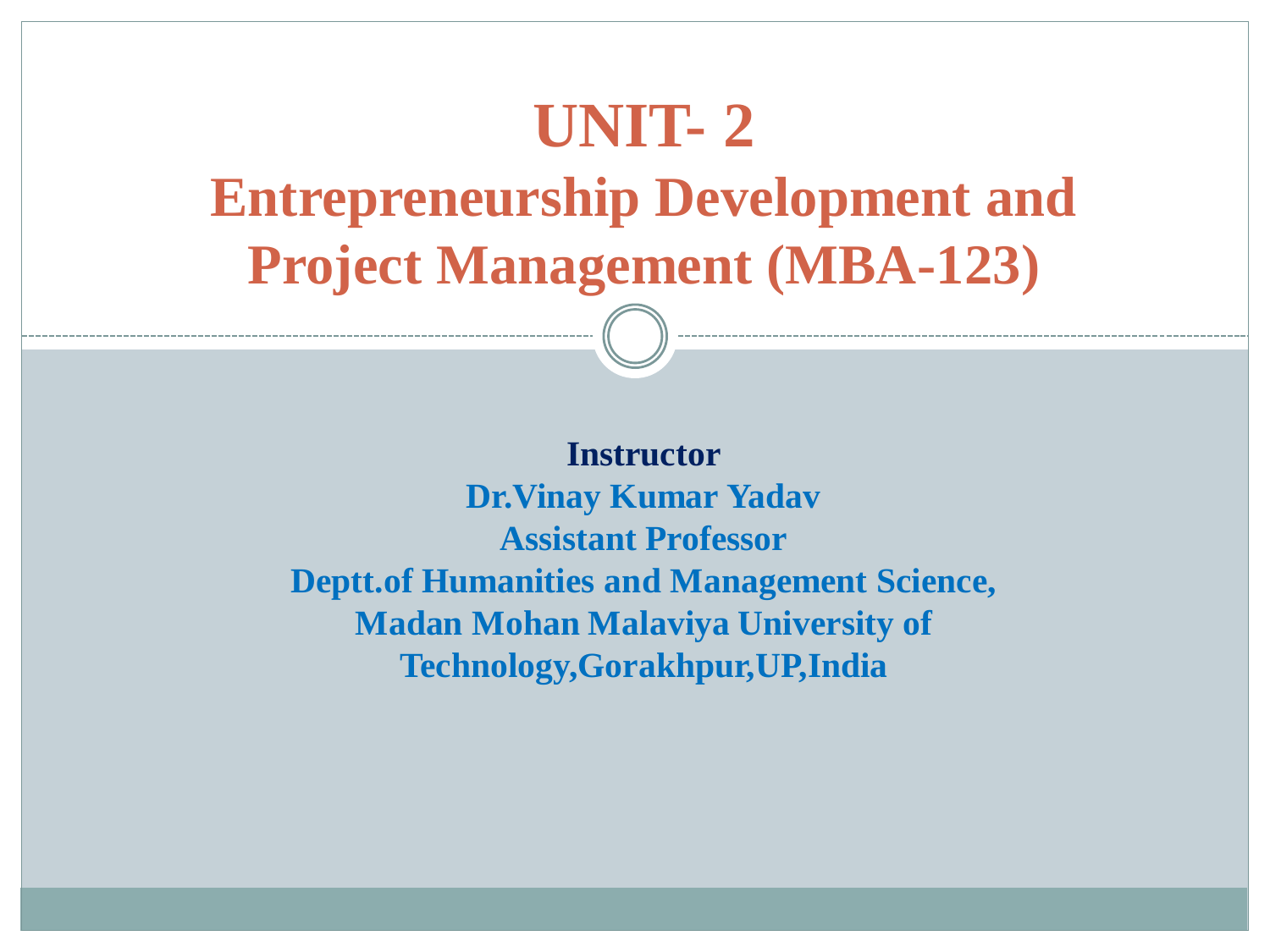## **Theories of Entrepreneurship**

It Is Universal Fact That Entrepreneurship Is An Important Factor For Economic Development. So Different Thinkers Have Evolved Different Theories Of Entrepreneurship.

- 1. Invention Theory: This Theory Was Given By J.A. Schumpter According To Him Entrepreneur Is Basically An Innovation And Innovator Is One Who Introduced New Combination In Practice New Combination Theory Covers Five Cases Which Are Given  $B$  e l  $\alpha$  w : -
- The Introduction Of New Goods Which Consumer Are Not At A Familiar Or Of A New Quality Of Good.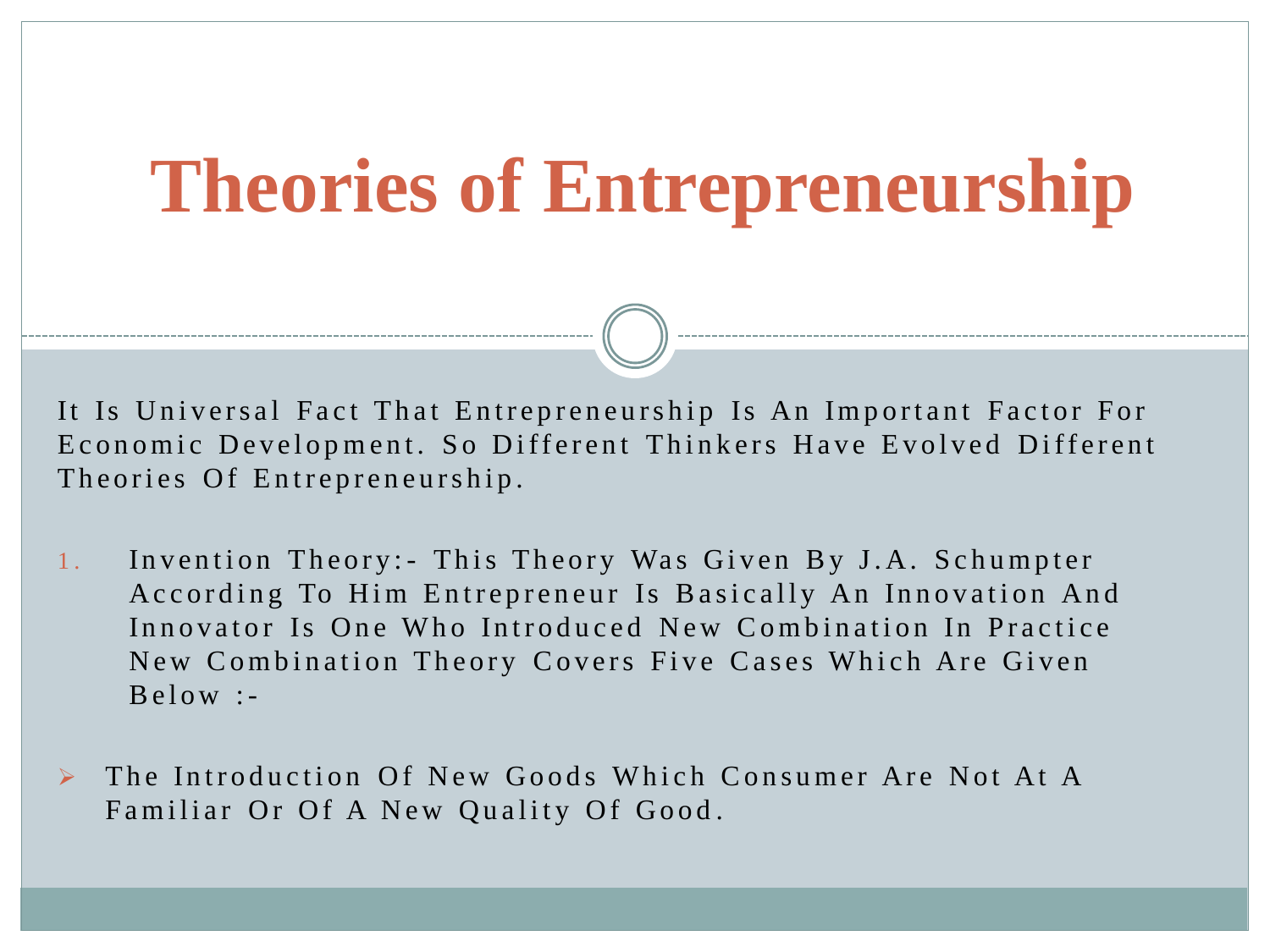- $\triangleright$  The introduction of a new method of production that one not attested by experience in the branch of manufacturing concern which need by no means of be founded upon A discovery scientifically new and can also exist in a new way of handling a commodity commercially.
- $\triangleright$  The opening of a new market that is a market into which the particular branch of a manufacturer of a country has not previously entered whether or not this market has existed before.
- $\triangleright$  The identification of a new source of supply of raw materials or of manufactured good irrespective of whether the source already exist or whether it has first to be created.
- $\triangleright$  The clearing out of a new organization of any industry like the creation of a monopoly position or the breaking up of the monopoly.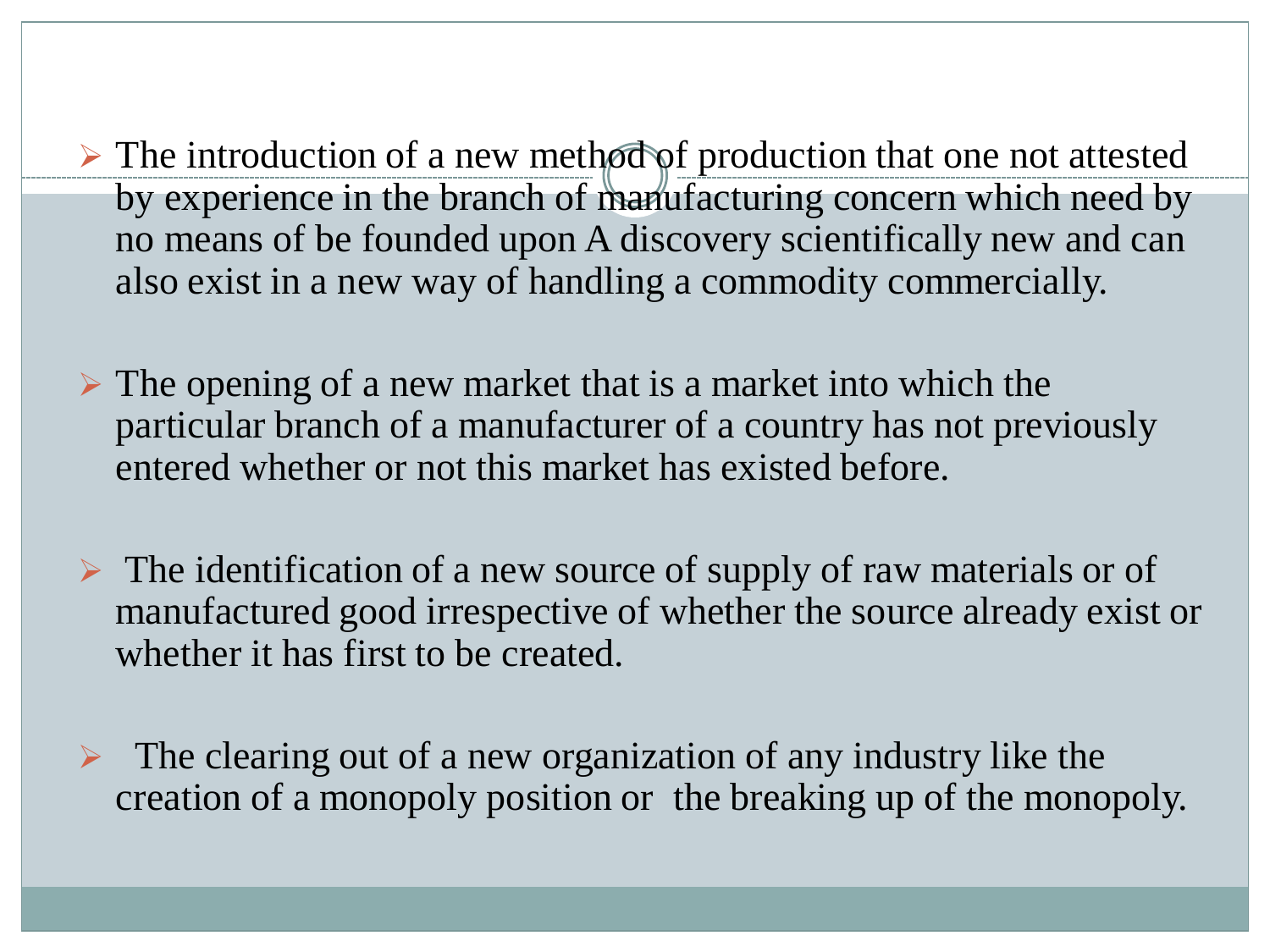# **Critical evaluation :-**

In this theory the main theme is the innovation. Author marks the distinction between innovator and an inventor . according to him and inventor discover new method and materials button inventor is one who applied inventions and discoveries in order to make new combination with the help of these new combination he produces new and better goods which yield satisfaction as well as profit.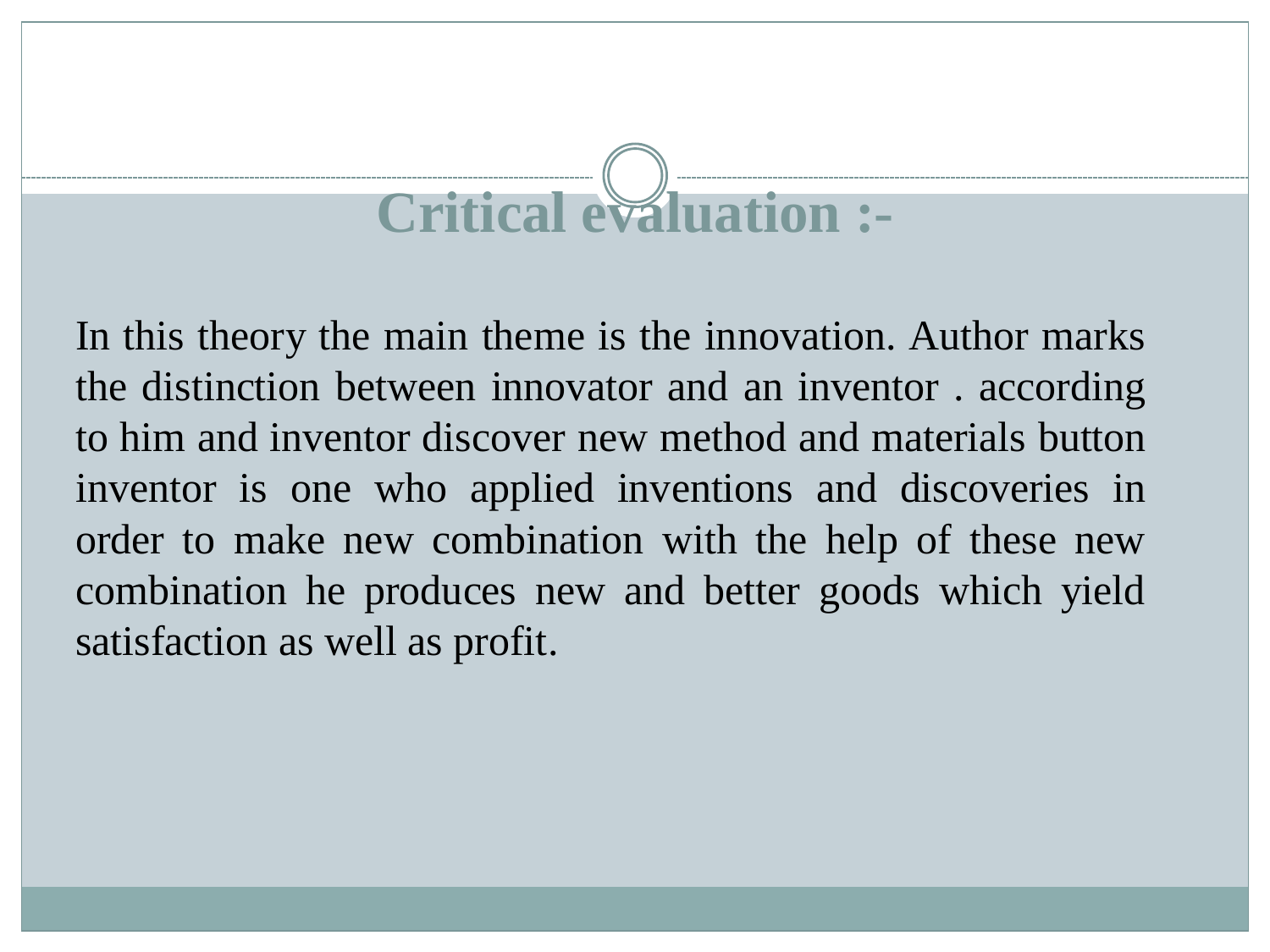## **Innovation Theory Limitations:-**

- $\triangleright$  It excludes individual who merely operate and established business without performing innovative function.
- $\triangleright$  Innovating entrepreneur represent the most vigorous type of enterprise. This type of entrepreneur are rarely available in developing countries.
- $\triangleright$  It laid too much emphasis on innovating function but it ignore the risk taking aspect of entrepreneurship.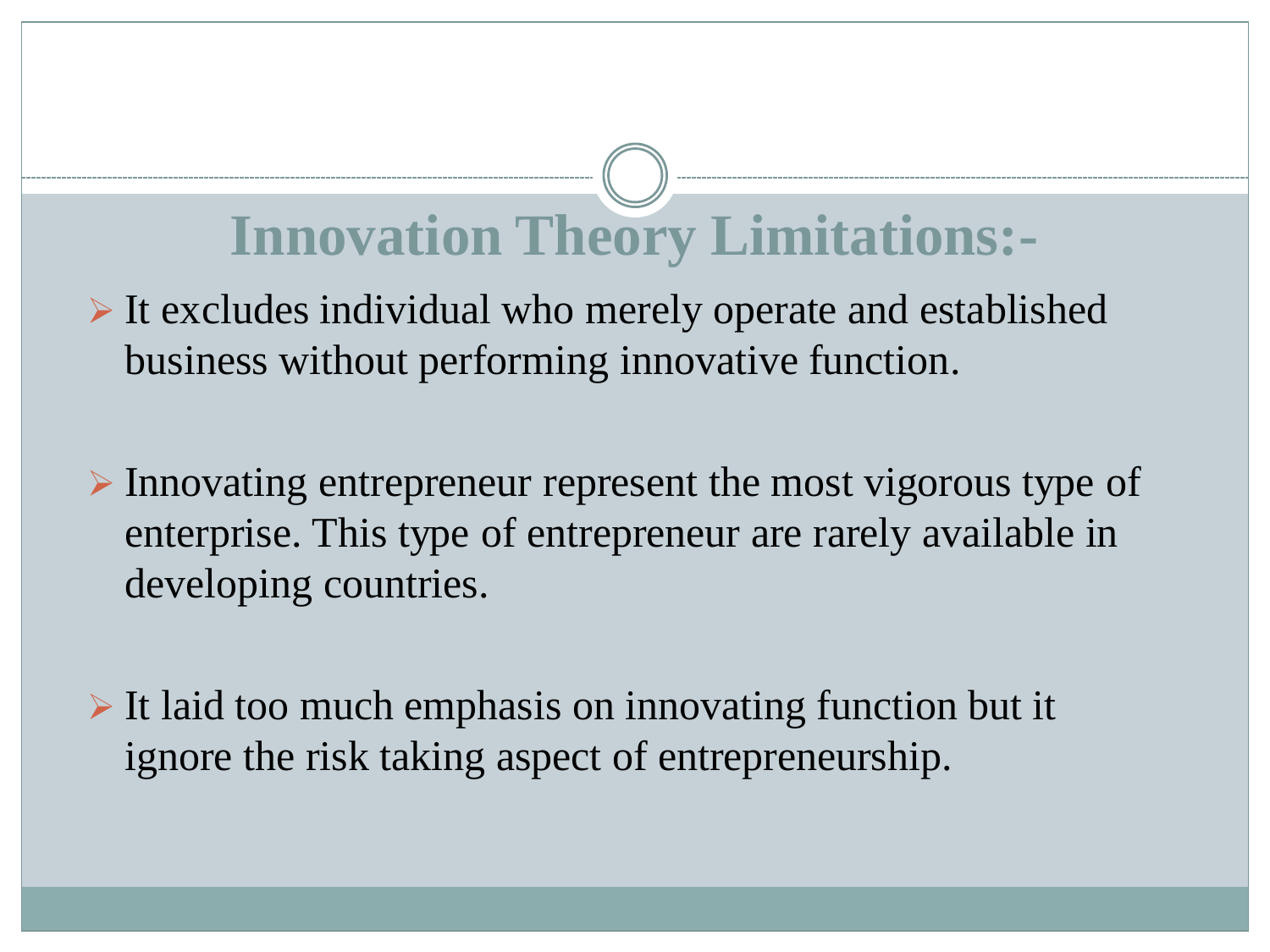$\triangleright$  It is used and entrepreneur as the large scale businessman he is a person who create something new but in practice and entrepreneur cannot have large scale operation from the very beginning.

 $\triangleright$  It fails to provide a suitable answer to question like why some countries had more entrepreneurial talent than others ?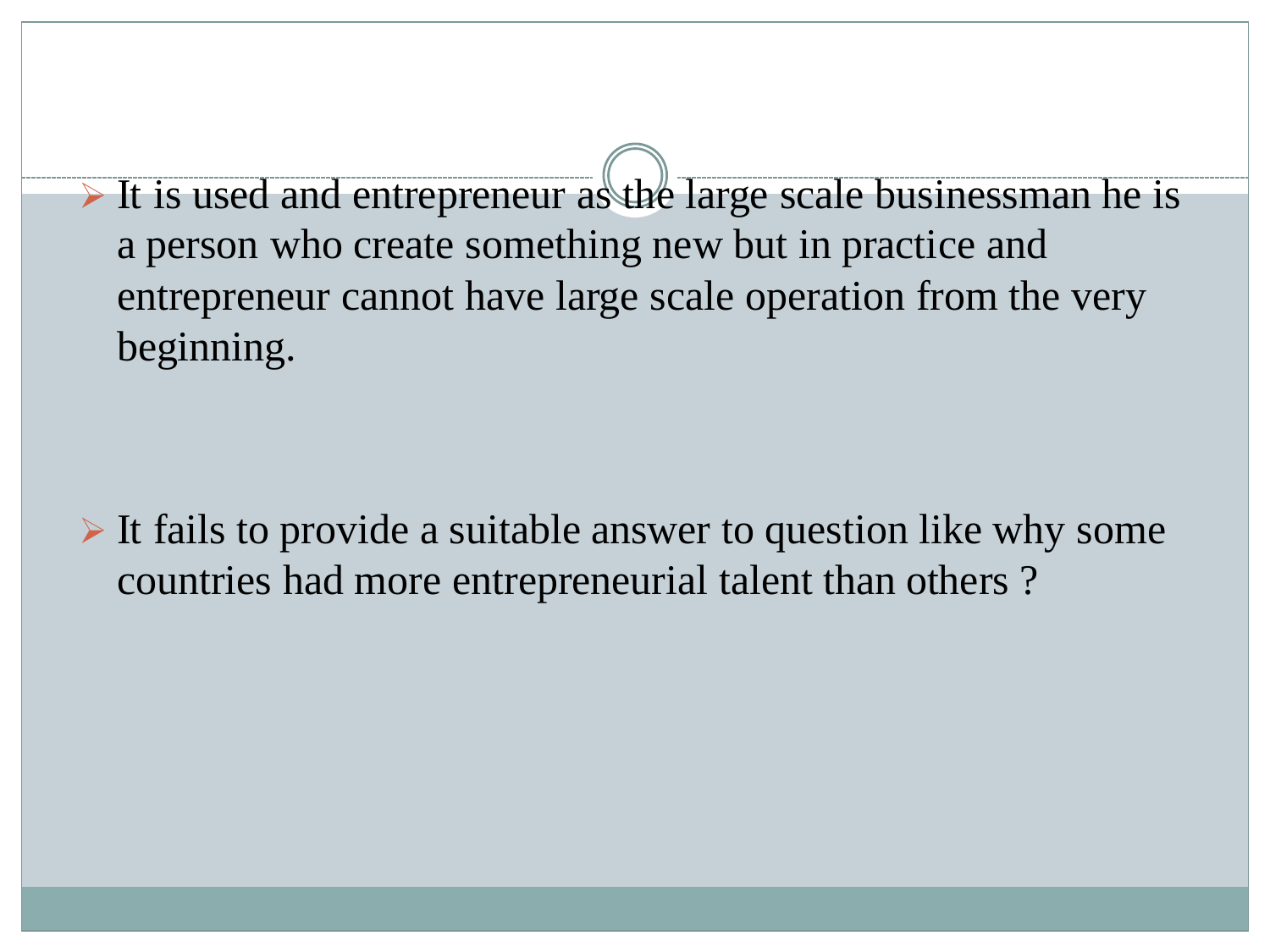#### **Need for Achievement Theory:-**

 This theory was developed by **McClelland.** He considered himself with economic growth and the factors that influence is it in this context he tries to find the internal factors that is human values and motives that lead individual to exploit opportunities to take advantage of favorable trade conditions. that is why he gives importance to the innovative characteristics of an entrepreneurial goal. The entrepreneur is considered with need of achievement (n- achievement). The n achievement is called as "a desire to do well, not so much for the sake of social recognition or prestige, but for the sake of inner feeling for personal accomplishment".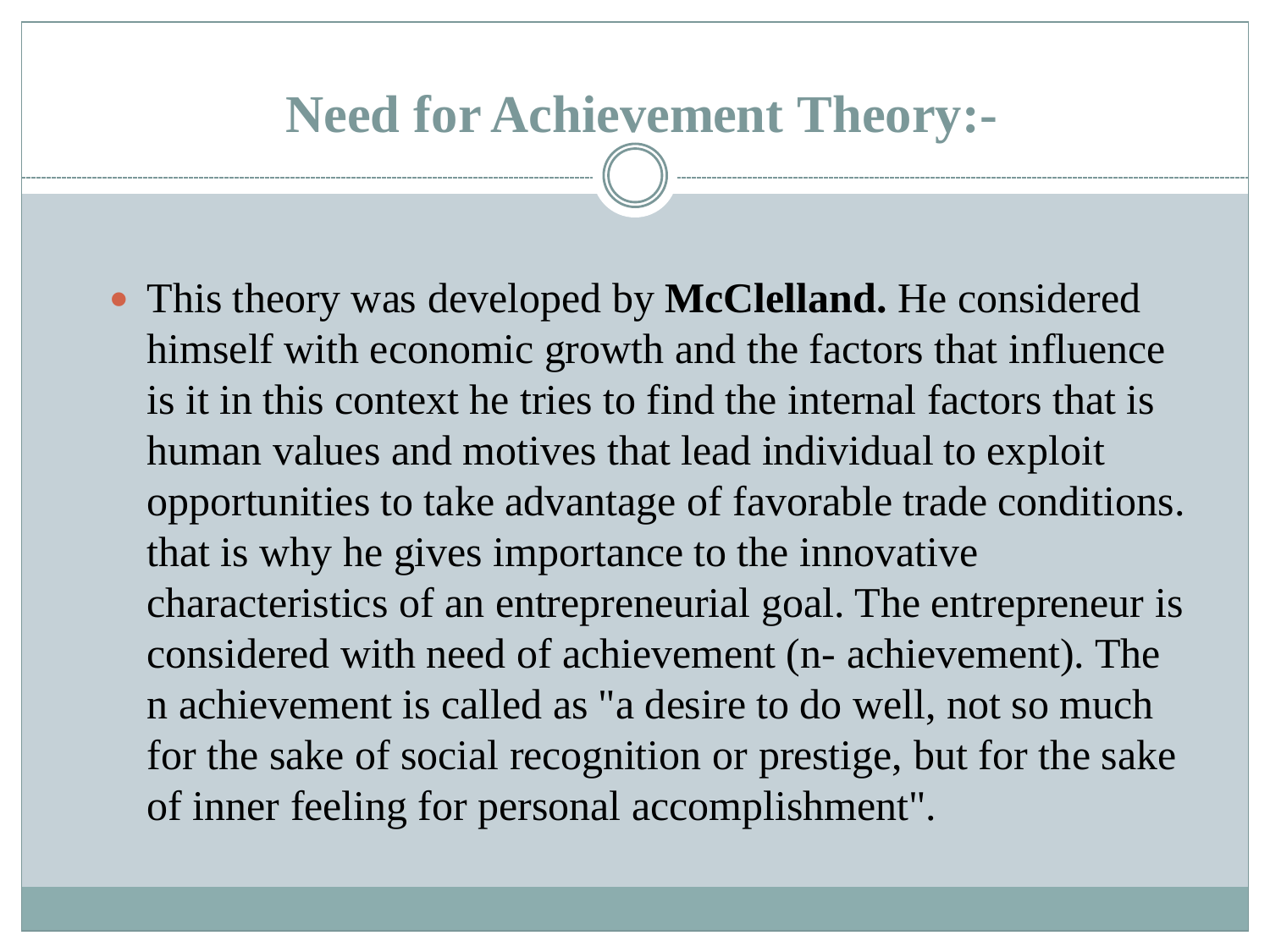This motive of n achievement that guides the action of entrepreneur people with high n achievement behave in an entrepreneurial way. So it is better to develop n achievement among individual to ensure high scale of economic development.

In practice, n- achievement motive is inculcated to child rearing practices which stress standard of excellence self reliance training and low father dominance. These are the way for practicing n achievement theory. Author identifies characteristics sticks of entrepreneurship first doing things in a new and better way secondly decision making under uncertainty.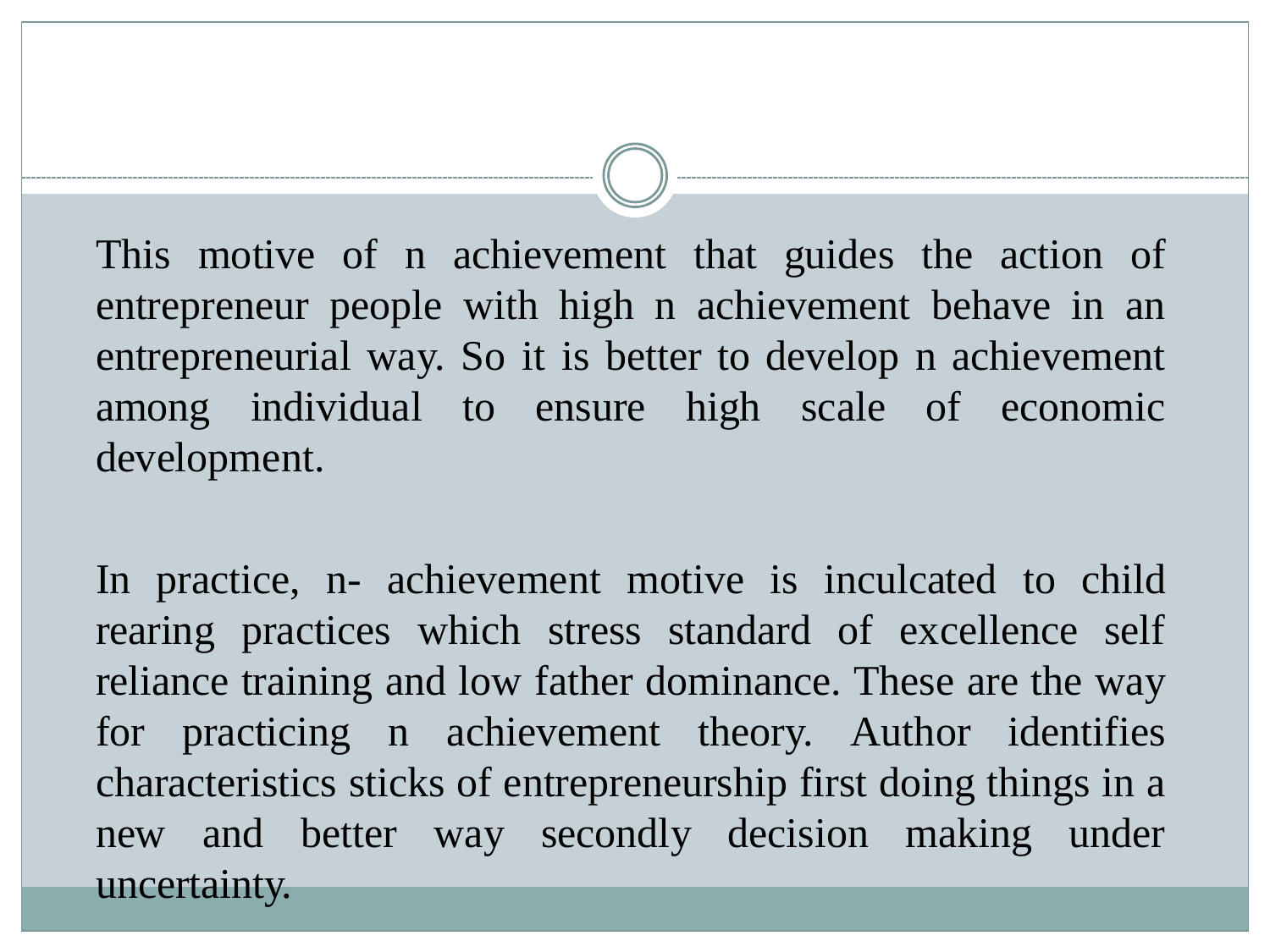# **Critical Evaluation**

Research studies on psychological view of entrepreneurship reveals that high achievement orientation in shows the success of entrepreneur. At the same time internal investigation also need the following:-

- It is necessary to create climate (specially in educational institution) at various level to enable the children to grow to become individuals with high n - achievement.
- It is possible to improve the performance of existing entrepreneur through imparting proper training and education.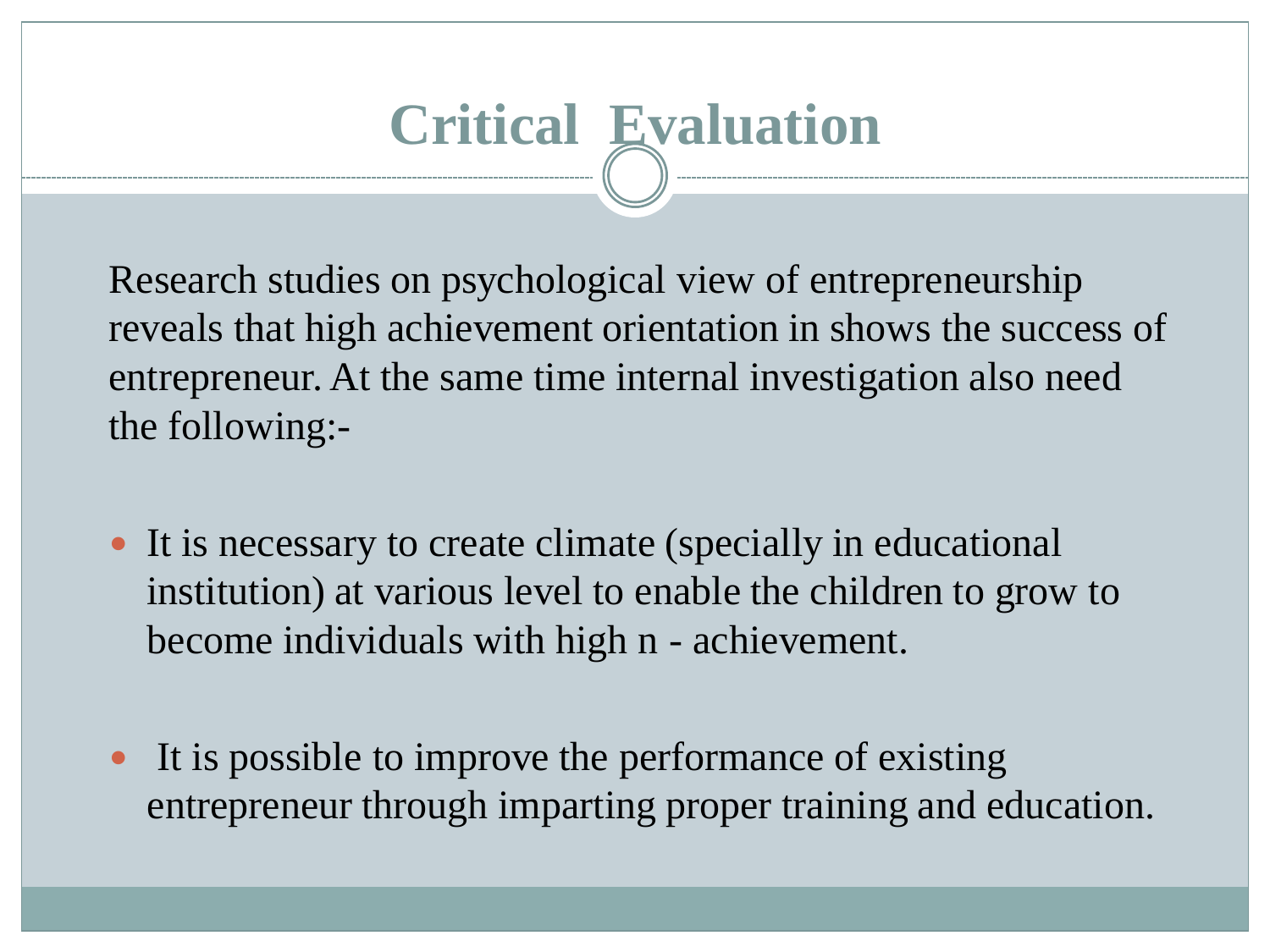#### **Status Withdrawal Theory :-**

**E. Hagen** attempts to formulate a theory of social change. theory of social change explain that when number of some social group feels that their value and status and not respected by society, return to innovation to get respect of society.

According to **Hagen,** entrepreneurship is a function of status withdrawal. This theory provide that class which has lost its previous prestige or minority groups, tends to show aggressive entrepreneurial drive.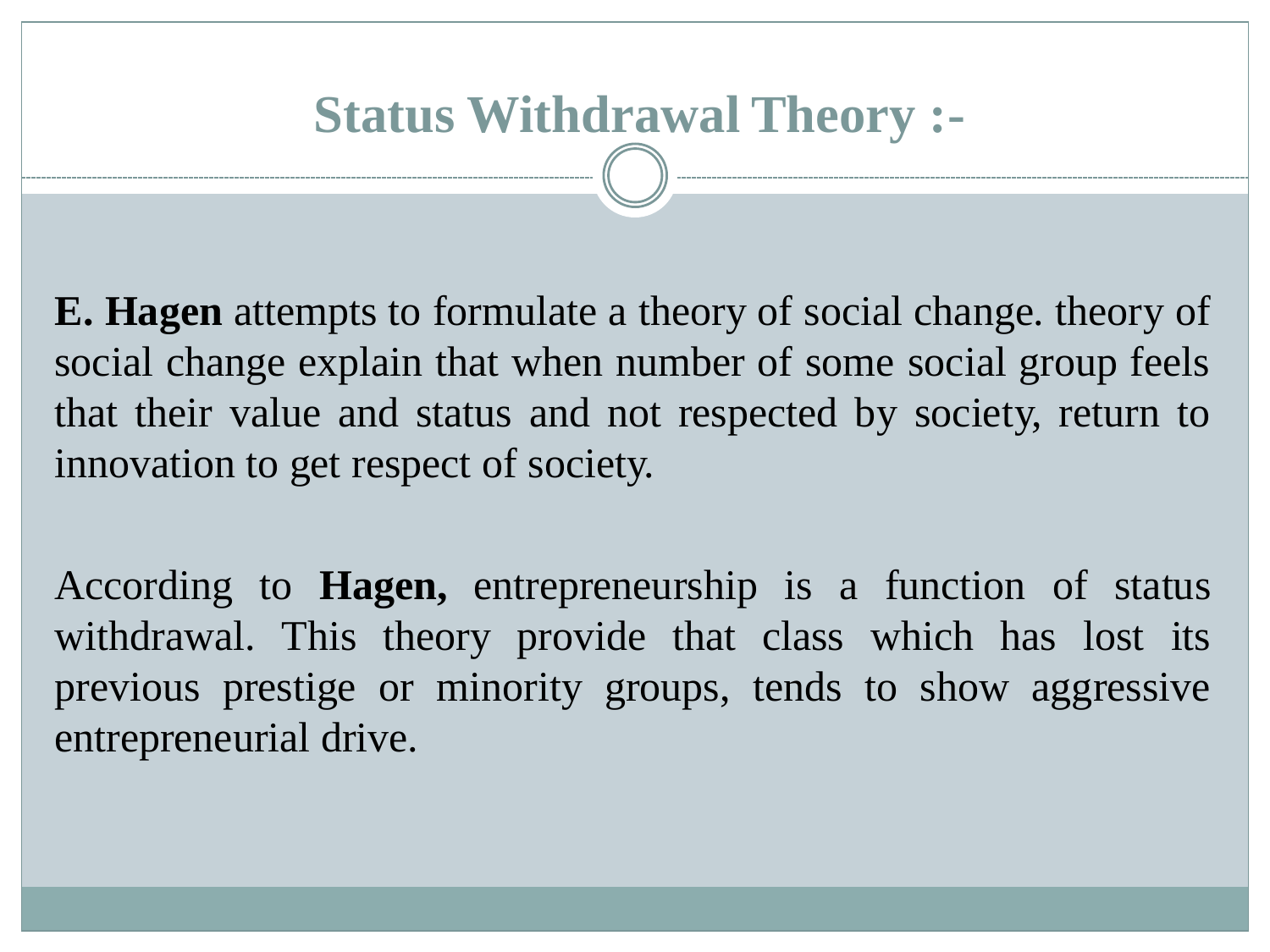### **Hagen Postulates**

4 types of events which can produce status withdrawal:-

- 1. Displacement of traditional elite group from its previous status by another traditional group by physical force.
- 2. Inconsistency of static symbol with changing distribution of economic power.
- 3. Non- acceptance of expected status on migration to new society.
- 4. Decrease of value, symbols through some change in the attitude of superior group.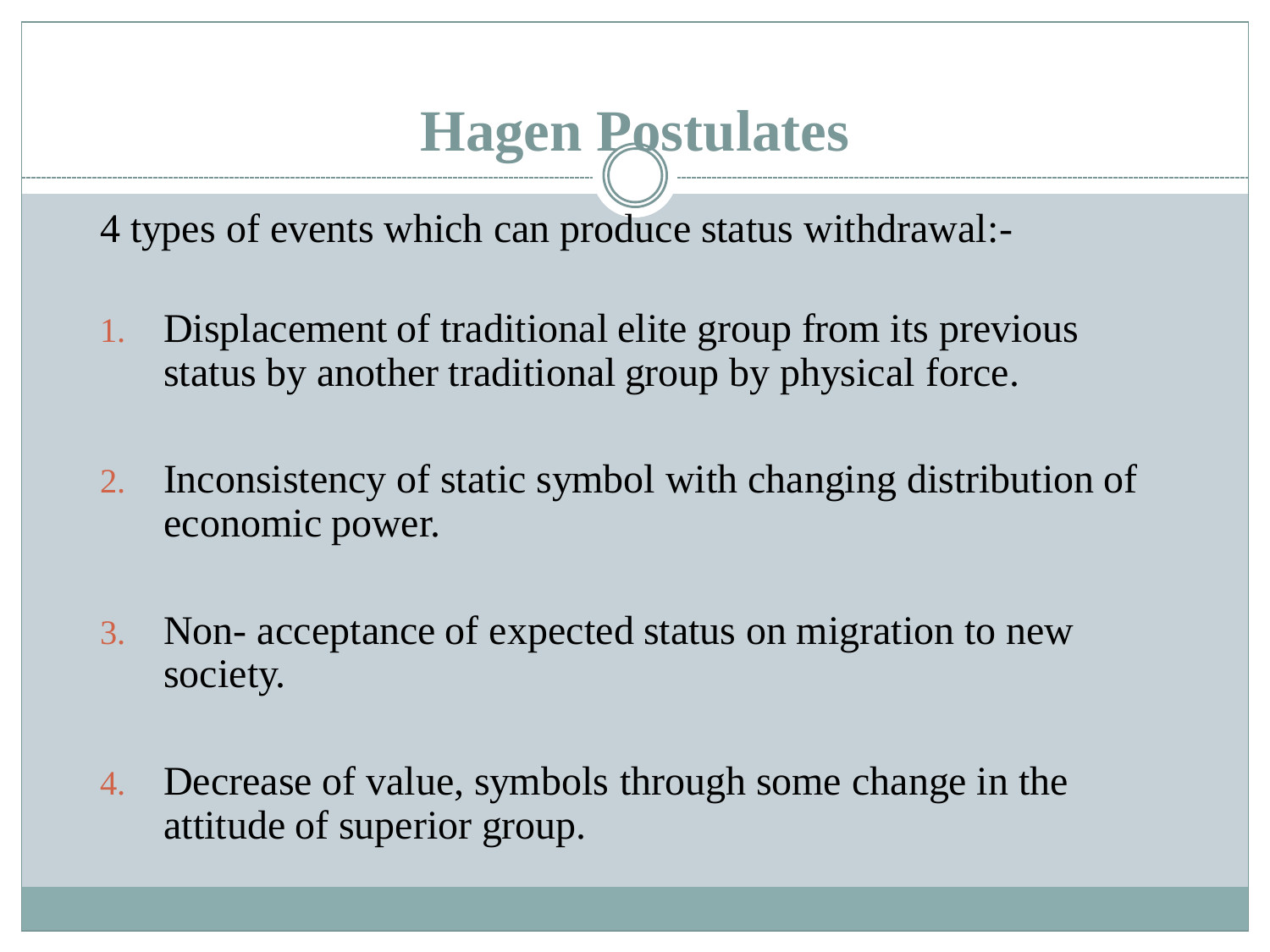## **Theory of Social Change:-**

It was **Max Weber** who first of all took the stand that entrepreneurial growth was depends upon ethical value system of the society concerned. The central figure of the Weber's theory of social change consist in his treatment of the ethics and spirit of capitalism. However this theory provides an analysis of religion and it's impact on entrepreneurial culture.

Max Weber focused that the spirit of rapid industrial growth depends upon a rationalize technology, acquisition of money and its rational use for productivity and multiplication of money. These elements of industrial growth depends upon a specific value orientation of individual i.e., the tendency of acquisition and rational attitude towards action which are generated by ethical values.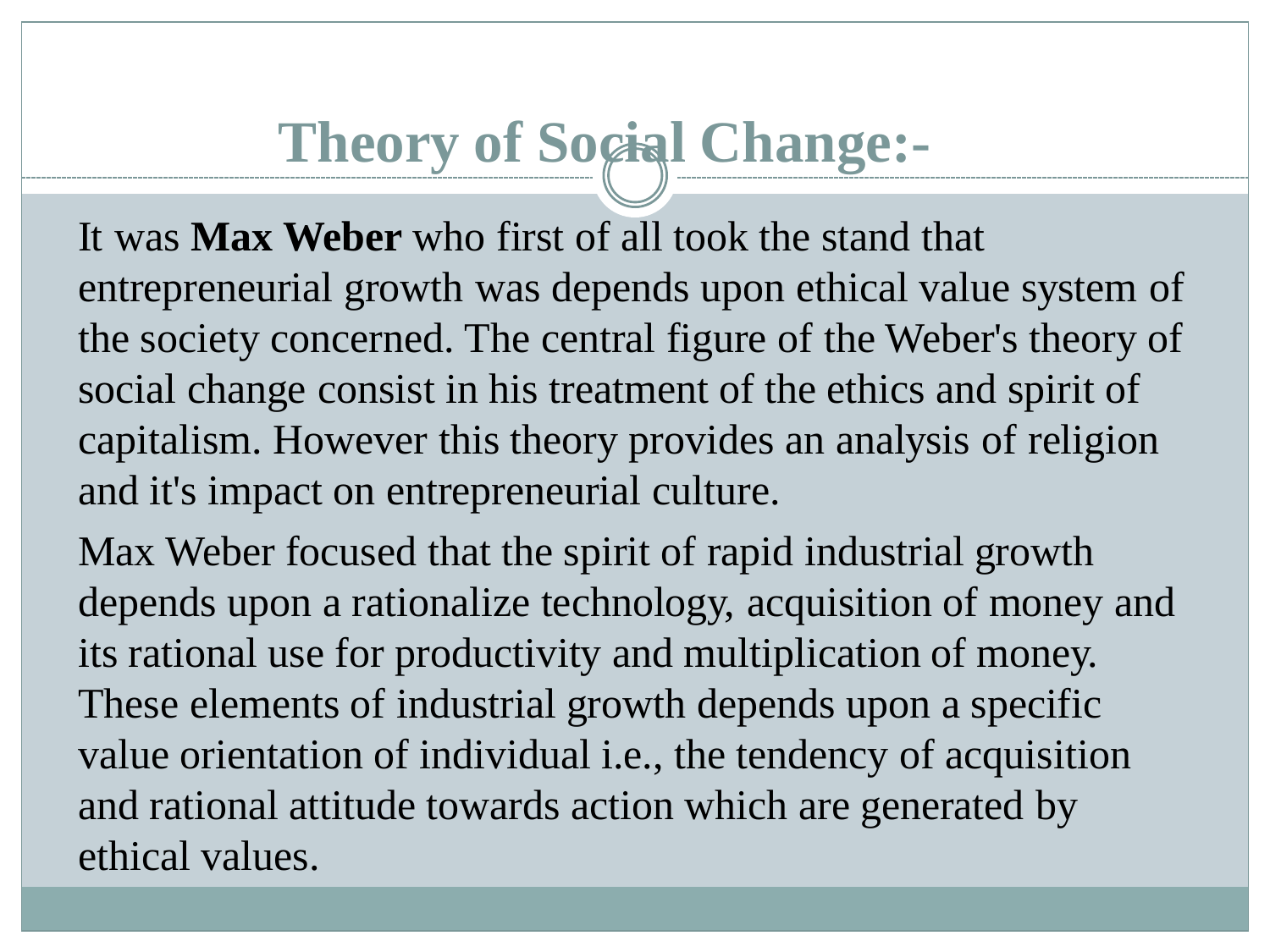## **Critical evaluation:-**

The theory of social change founded by Max Weber is based on invalid assumptions. So expected results are not valid in all cases. These assumptions are as follows:-

**There is a single system of Hindu value.** 

**The Indian community interlude those value and translated** them into day to day behavior.

**□** This value remains immune to and insulated against external pressure and change .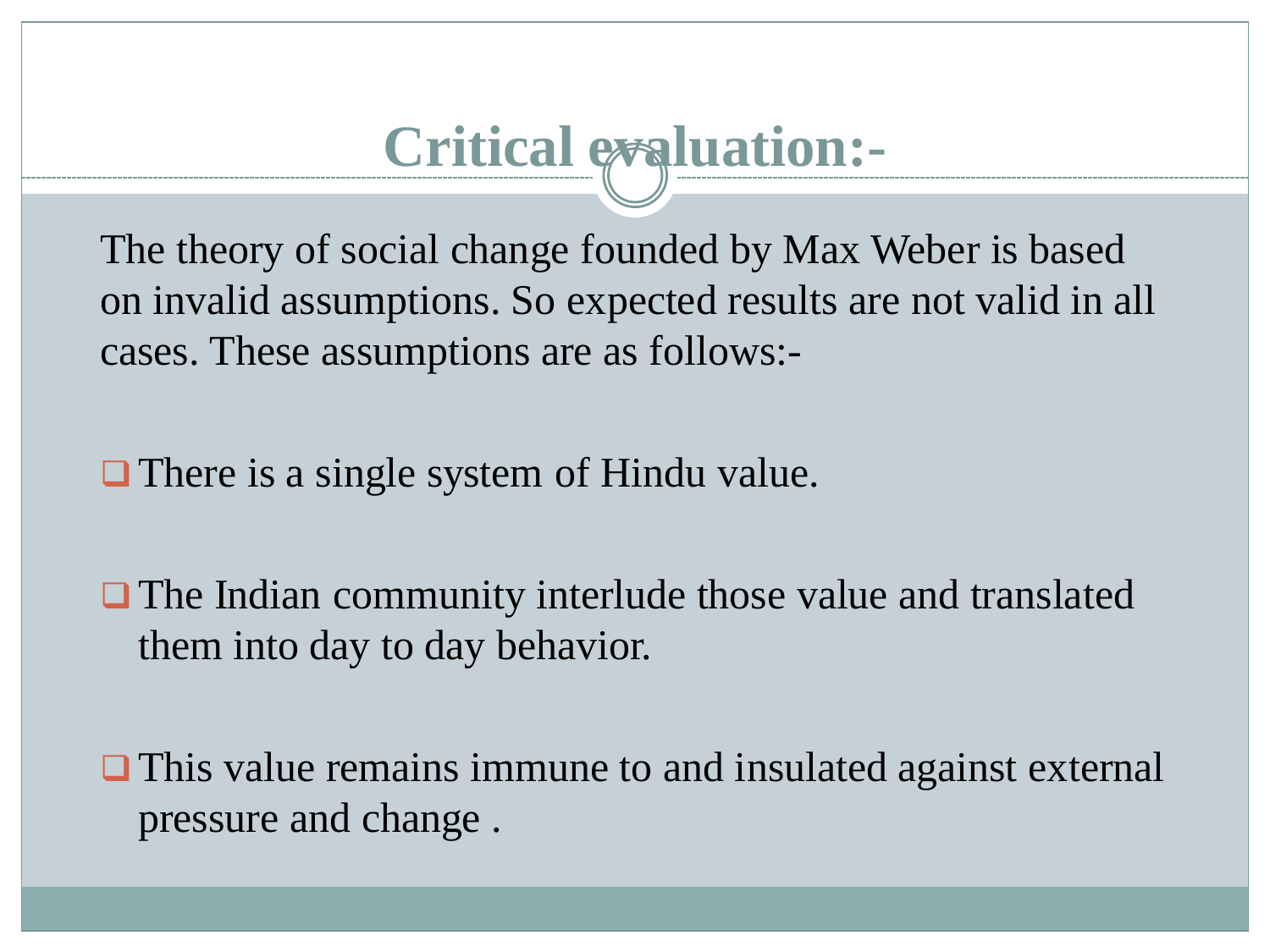# **Marvey Leibenstien(X- efficiency theory)**

X-efficiency is the degree of inefficiency in the use of resources within the form it measures the extent to which farms facts to realize its productive potential.

According to **Leibensation**, when an input is not used effectively the difference between the actual output and the maximum output attribute able to that input is a measure of the degree of X efficiency.

X efficiency arises either because of farm resources are used in the wrong way or because they are wasted that is not used at all.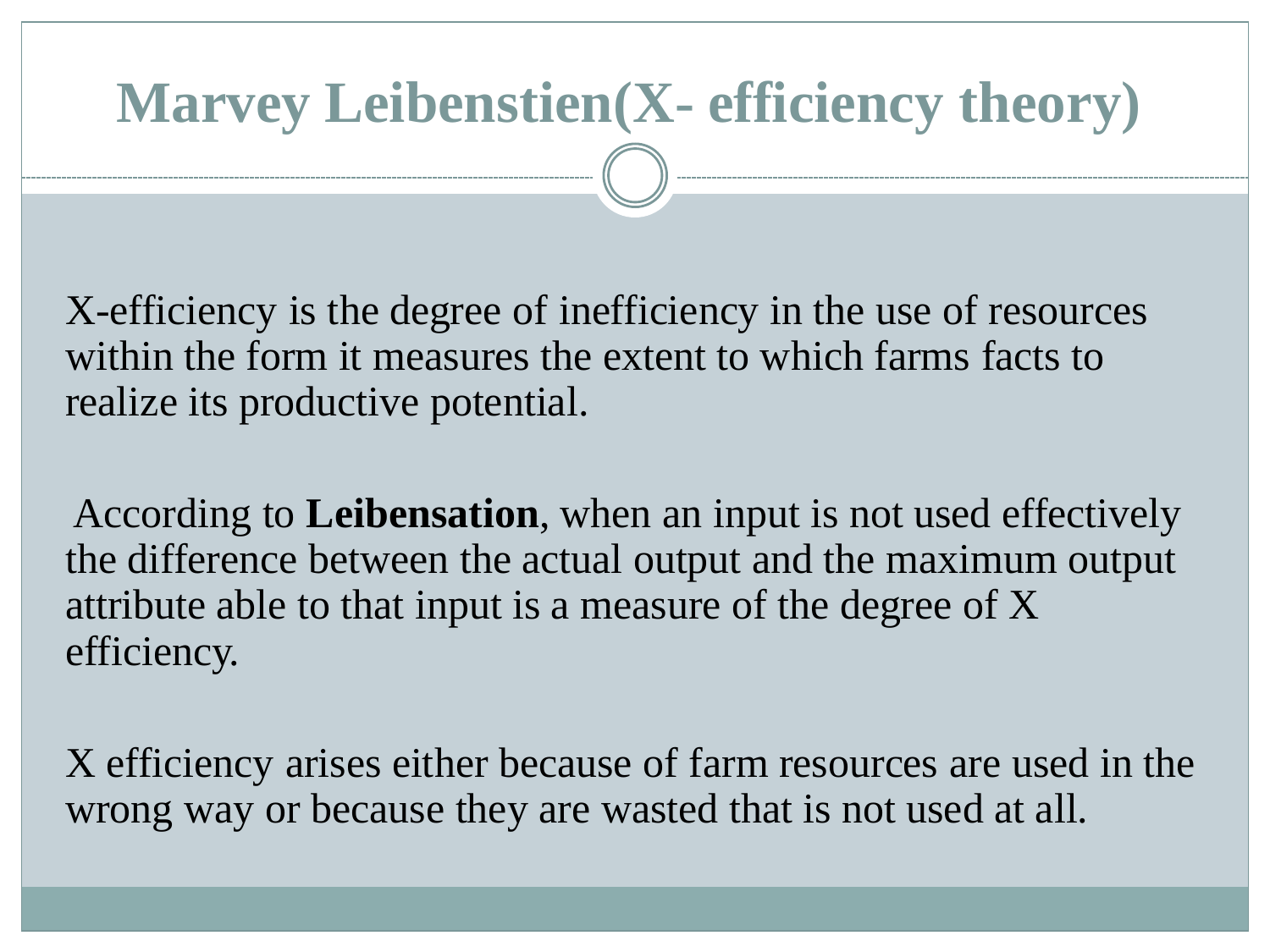Leibenstien identifies to main roles for the entrepreneur:-

- Gap Files.
- 2. An Input computer.

This function arises from the basic assumption of X efficiency theory. Thus it is clear that "if not all factor of production are marketed or if there are imperfections in market the entrepreneur has to fill the gap in the market. To put enterprise in the motion the entrepreneur should fill enough of gap.

The second rule is input completion which involves my making available input that improve the efficiency of existing production method or facilitate the introduction of new ones. Here the role of entrepreneur is making available inputs and improved with flow of information in the market.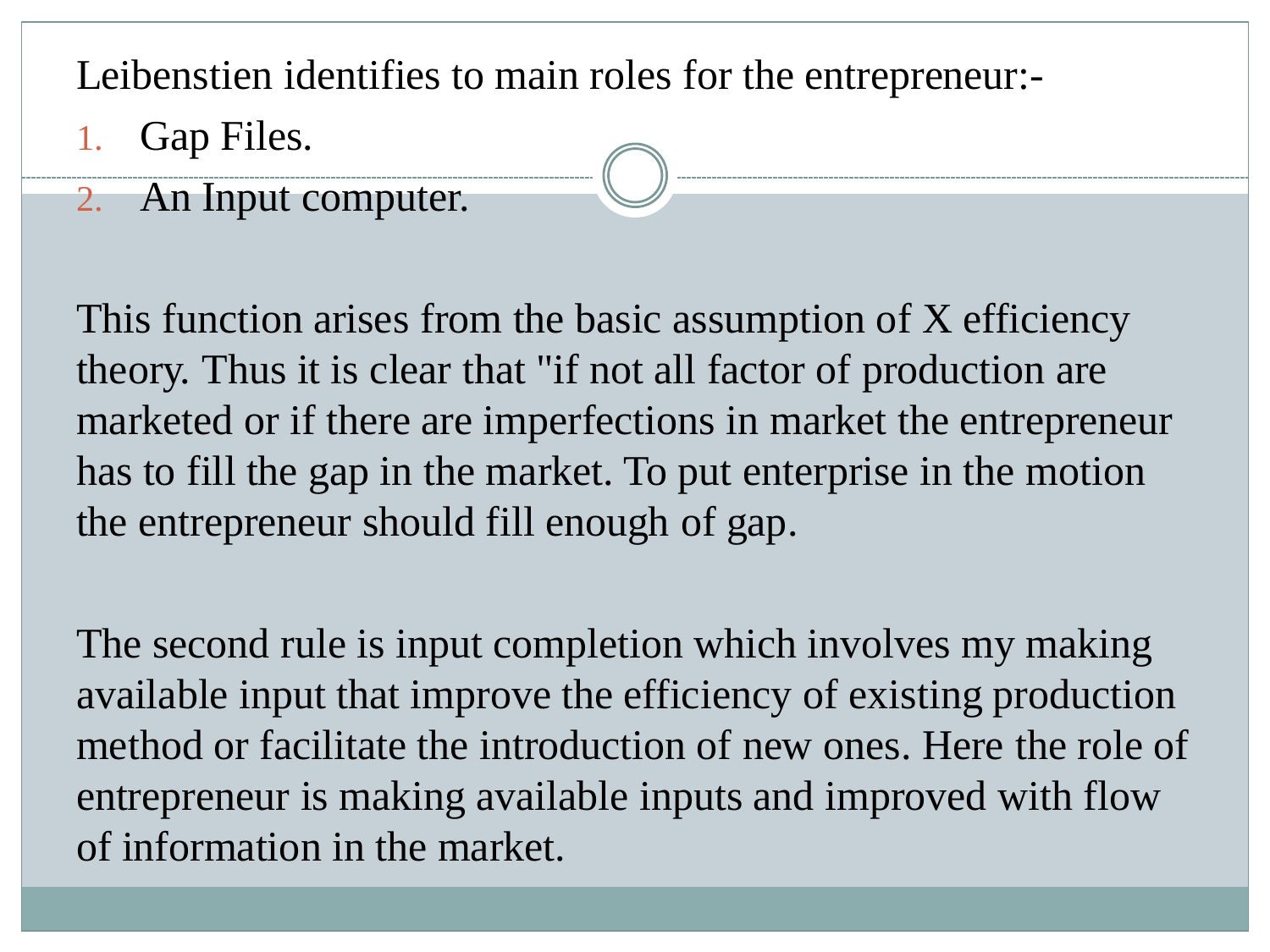## **Risk bearing Theory of knight:-**

A key element of an entrepreneurship is risk bearing professor Knight John Stauk mill saw risk bearing as the important function of entrepreneur.

**Features of risk bearing theory of knight :-**

1-Risk create profit.

2- More risk more gain.

3- Profit as reward and cost.

4- Entrepreneur income is uncertain.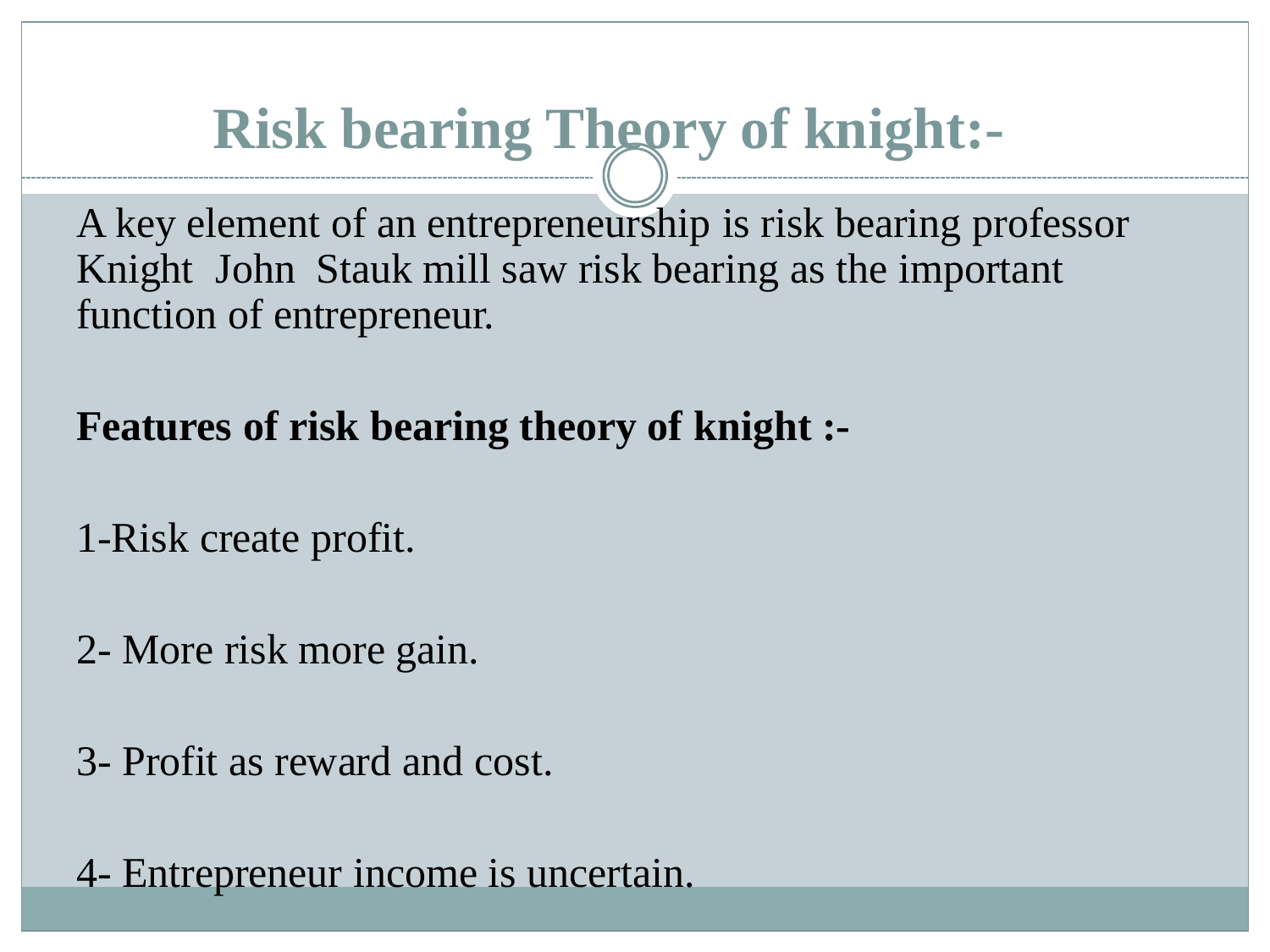## **Economic Theory of Entrepreneurship:-**

Many economist revealed that entrepreneurship and economic growth will take place in those circumstances where particular economic condition are in the favor of the business environment.

According to **Pappanek & Harris (author)** economic incentives are the main courses of entrepreneurial activity in any country.

These are a lot of economic factor which promote or demote entrepreneurship in a country.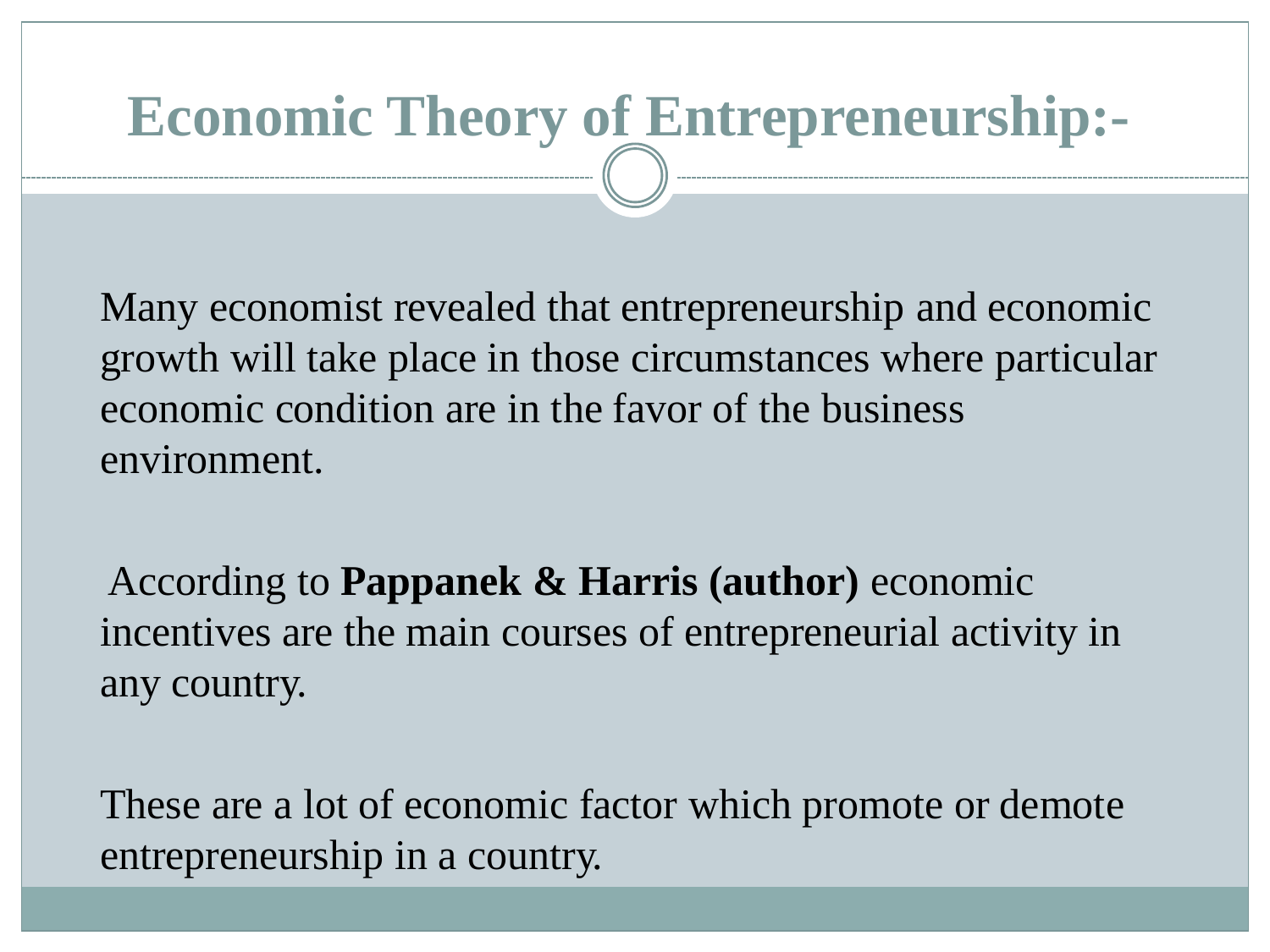#### **These factors are:-**

- The availability of bank credit.
- High capital performance with a good flow of savings and investments.
- Supply of loanable funds with the lower rate of interest.
- Availability of productive resources.
- Efficient economic policy like fiscal and monetary policies.
- Communication and transportation facility.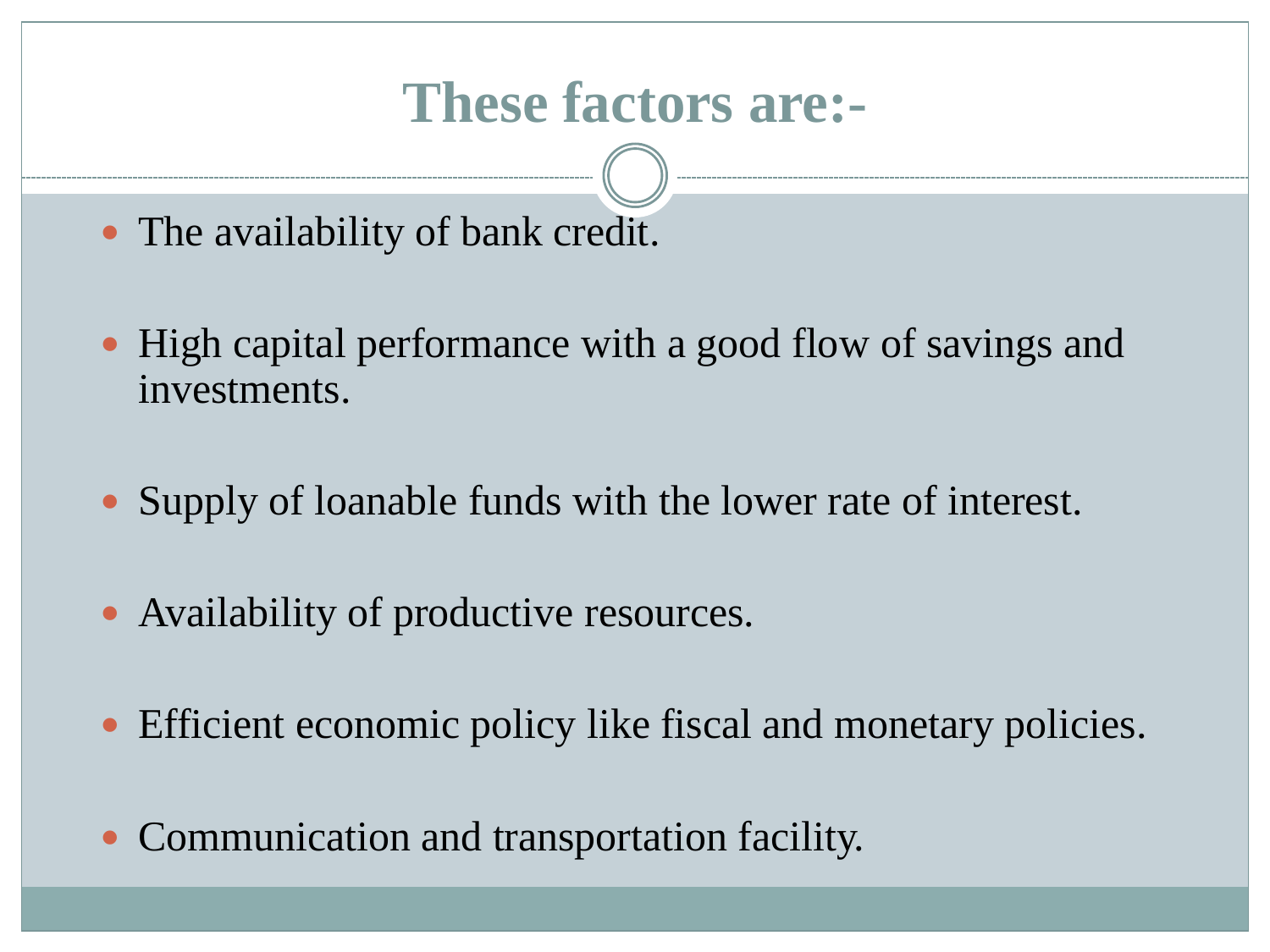## **Women Entrepreneurs:-**

Entrepreneurship does not differentiate the sex and the women entrepreneur can improve their genders not by initiating into an entrepreneurial activities. the term women entrepreneurs deal with that section of female population who ventures out into industrial activities that is manufacturing, assembling, job works, repairing and servicing and other businesses.

Women entrepreneurs may be defined as the woman or a group of women who initiate organize and operate a business enterprises. Women are expected to innovate adopt and economic activity to be called "women entrepreneurs".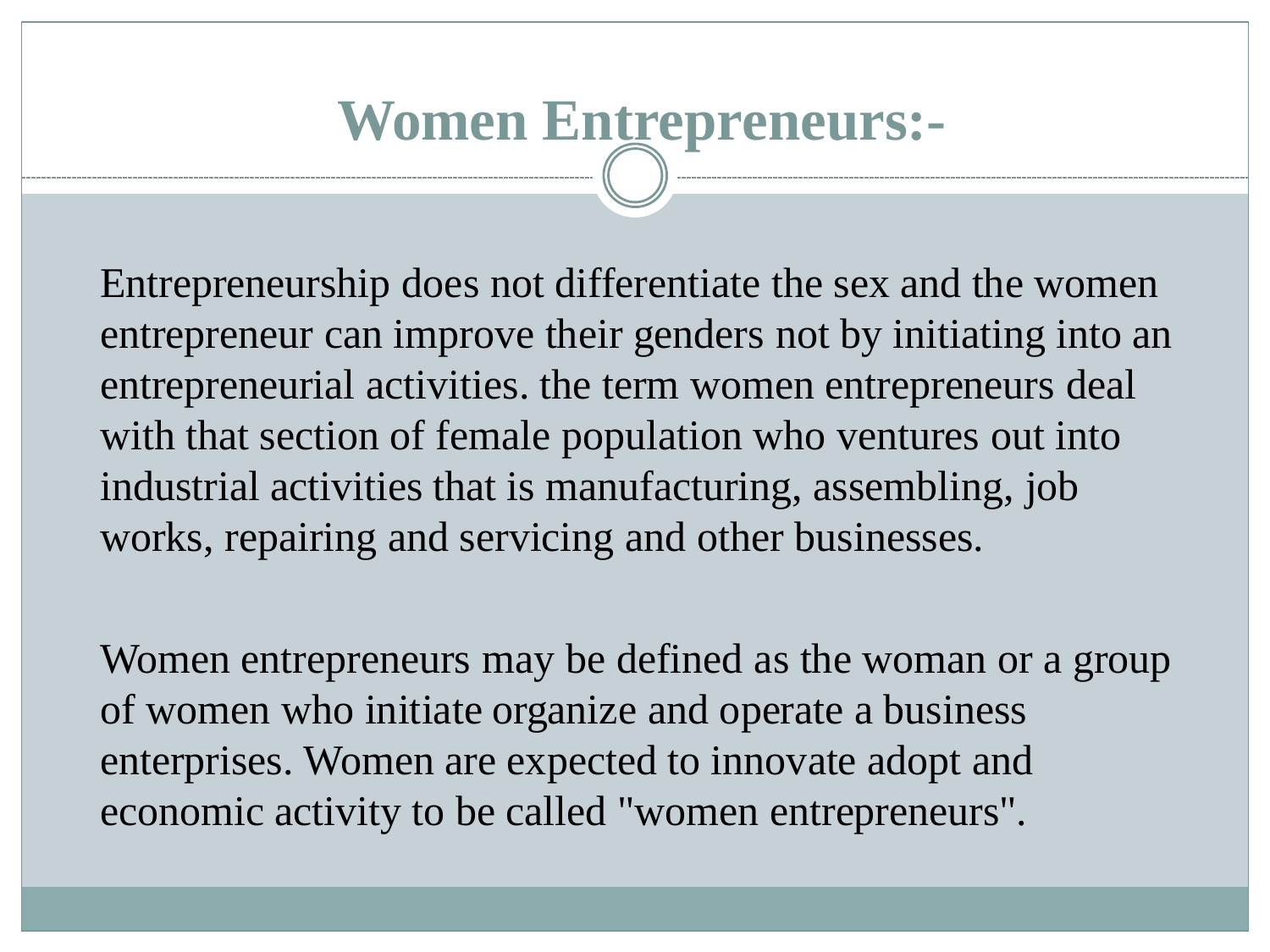#### **Features of women entrepreneurs**

Following are the main entrepreneurial traits of women entrepreneurs:-

- 1. Imagination:- it referred to imagine it an approach original idea with competitive market.
- 2. Attribute to hard work:- enterprising women have for the ability to work hard. The imagination ideas have to come to a fair playing.
- 3. Persistence:- women entrepreneurs must have an intention to fulfill their dreams. They have to make a dream translated into an enterprise. Studies shows that successful women have worked hard.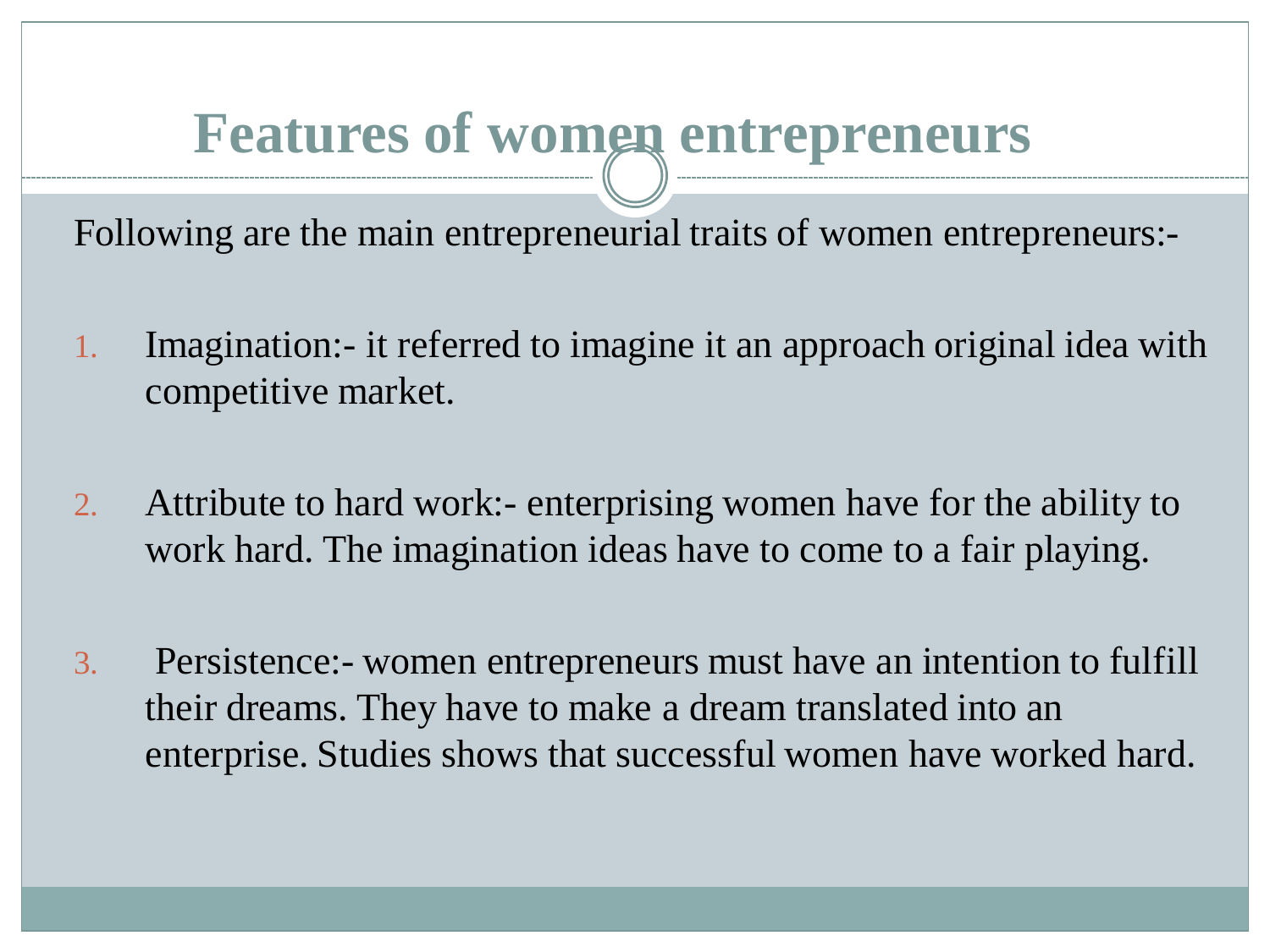4. Ability and desire to take risk:- the desire refer to the willingness to take risk and ability to proficiency in planning, making forecast, estimates and calculations. Profits are the reward of risk. Enterprising women take rest but the rest is well calculated.

#### **Problem of women entrepreneurs:-**

Women entrepreneurs face many problems such as :-

 $\triangleright$  Banks and financial institutions do not have faith in women entrepreneurship. So they do consider applicants are higher risky than men.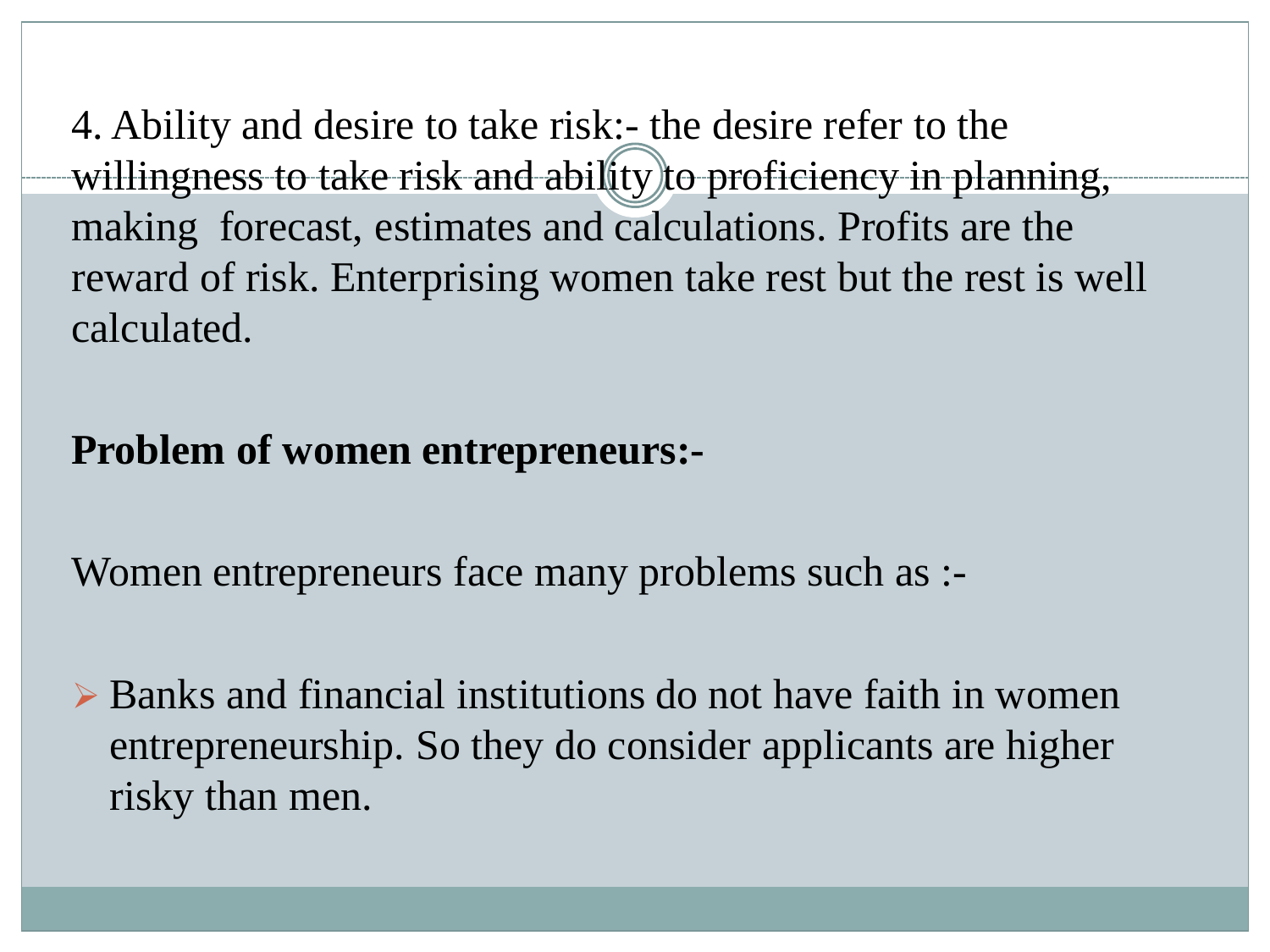$\triangleright$  They lack ability to bear economic risk, social risk, technical and environmental risk.

 $\triangleright$  They have severe problem in domestic affairs like family and child care etc.

 $\triangleright$  They have low level of favorable family background in the field of family cooperation ,education, occupation at entrepreneurial base.

 $\triangleright$  Women have led a protective life so they are handicapped by their inability to travel from one place to another place for business reasons.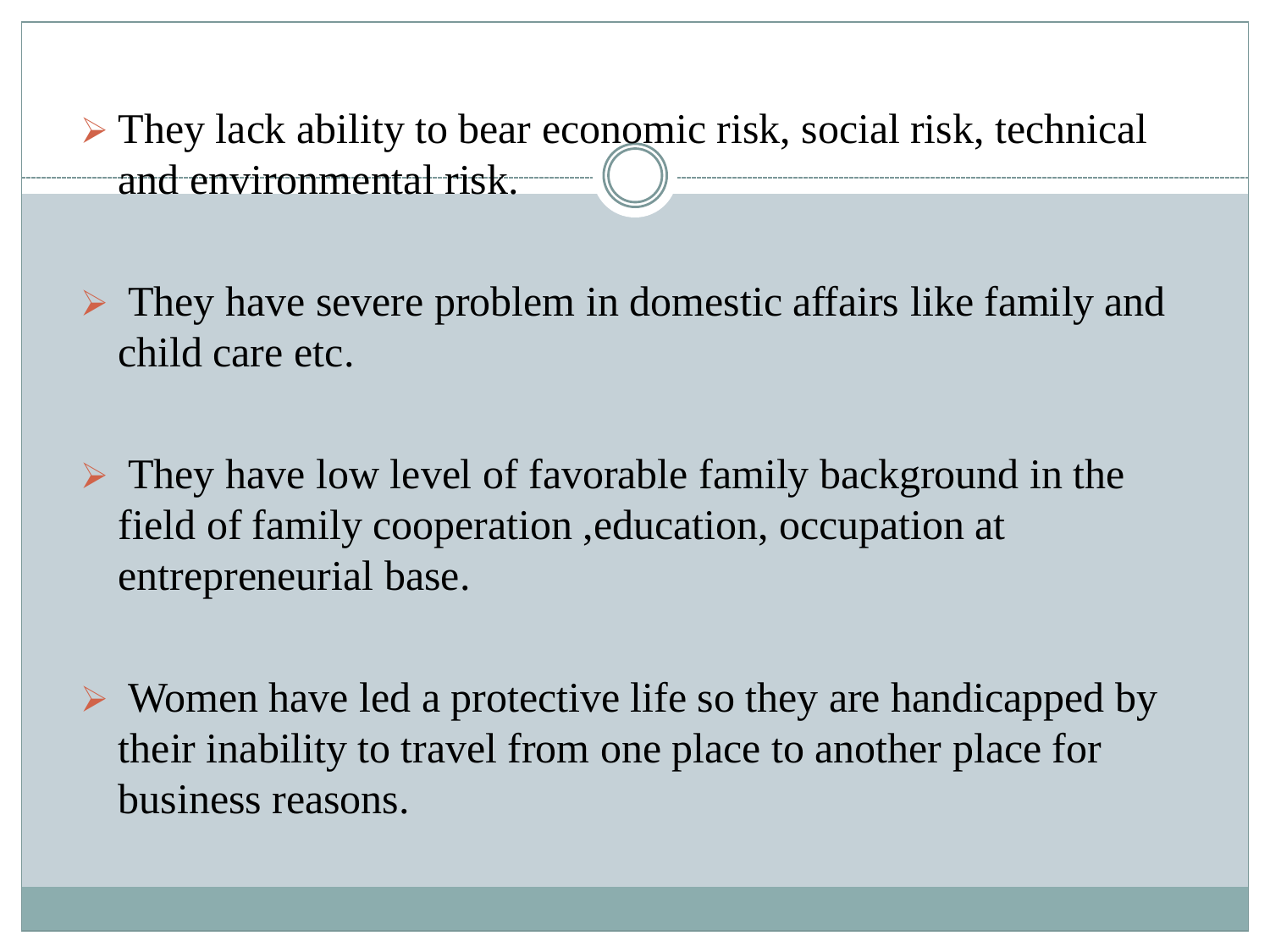## **Suggestion to improve women Entrepreneurship-**

Following are the suggestions to be implemented to promote women entrepreneurship:-

- Women entrepreneur should be e treated as a separate target group for entrepreneurial development programme.
- occasional training facilities are to be developed by the government for women it is the first stage in developing women entrepreneur area.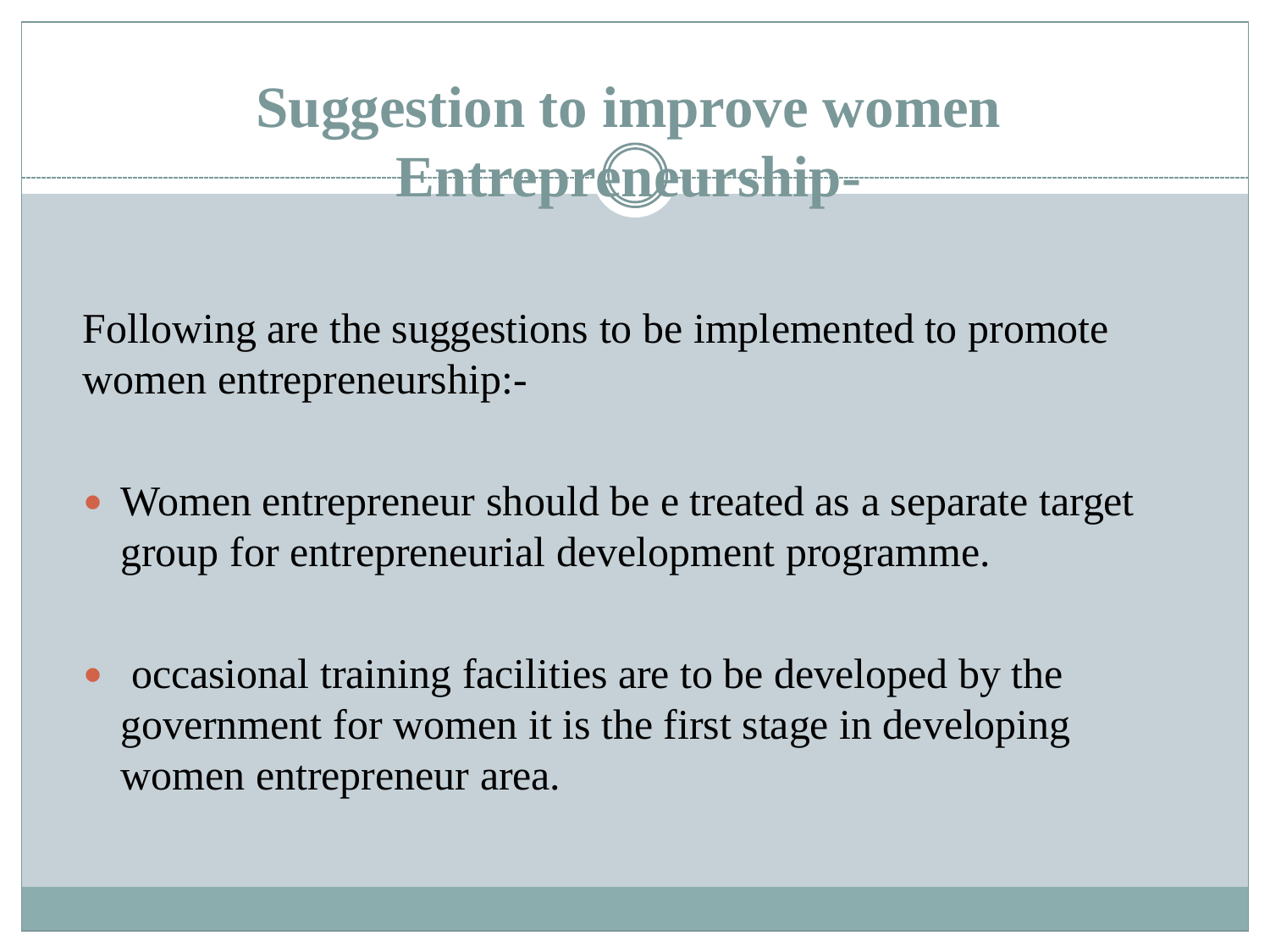#### Continued…..

• Institutional support system should be designed to suit the request.

- encouragement should be given to appropriate technologies equipment and practice for reducing their fear of efficiency and productivity.
- Government should try to involve women entrepreneurs in decision making process meant for entrepreneurship development.

**Conclusion:-** At last more and more potential women candidate should be motivated to join entrepreneurial activities. Pradesh purpose effective entrepreneurship development program is necessary to suit their requirements.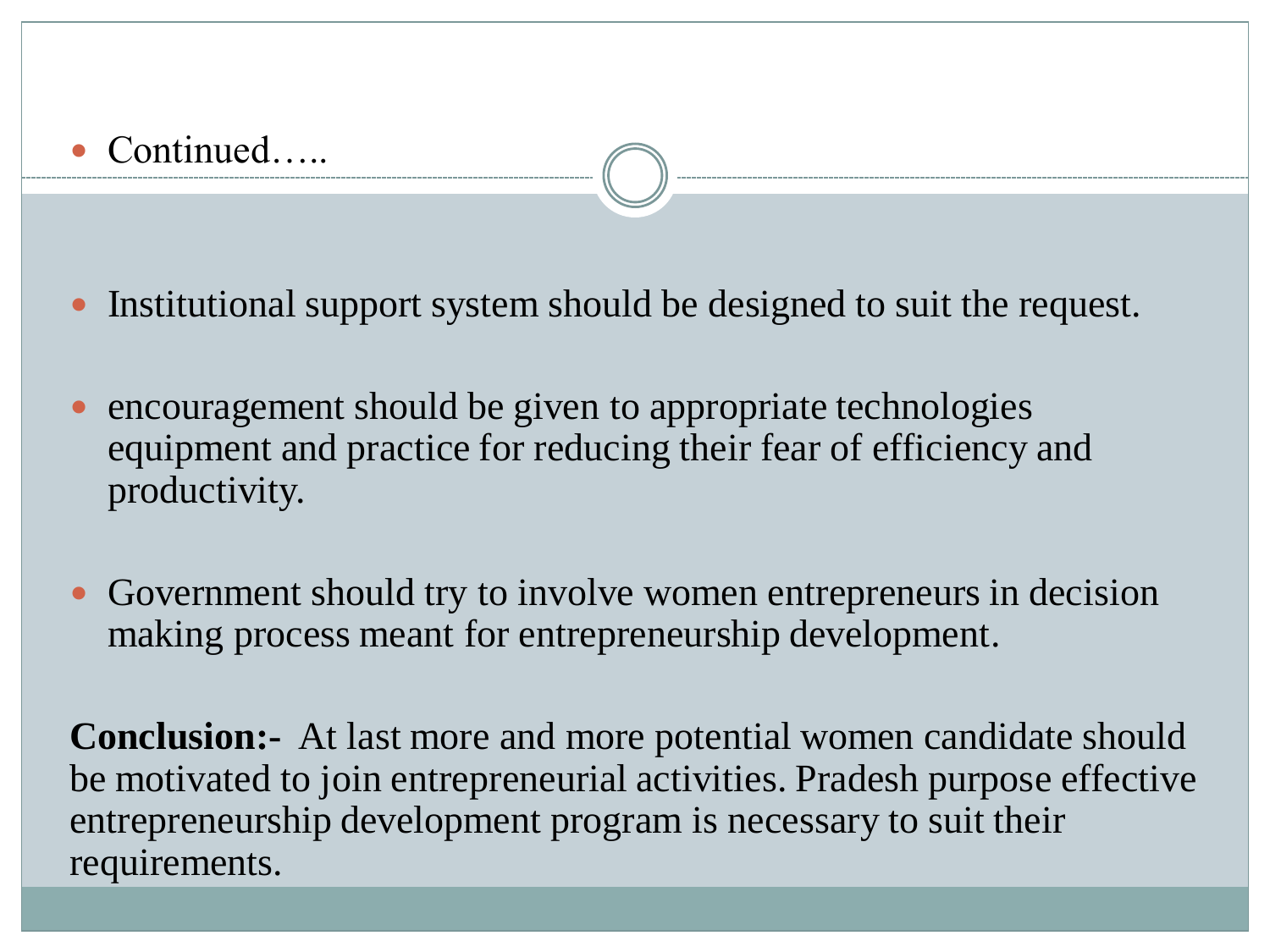#### **Entrepreneurial success and failure:-**

Any business is started with the aim of achieving success but success is not always guaranteed because business has to go always in uncertainty.

success of an enterprise may be due to many reasons which can be broadly group into internal reasons and external reasons.

#### **Internal reasons:-**

- Efficient management.
- Quality goods and services.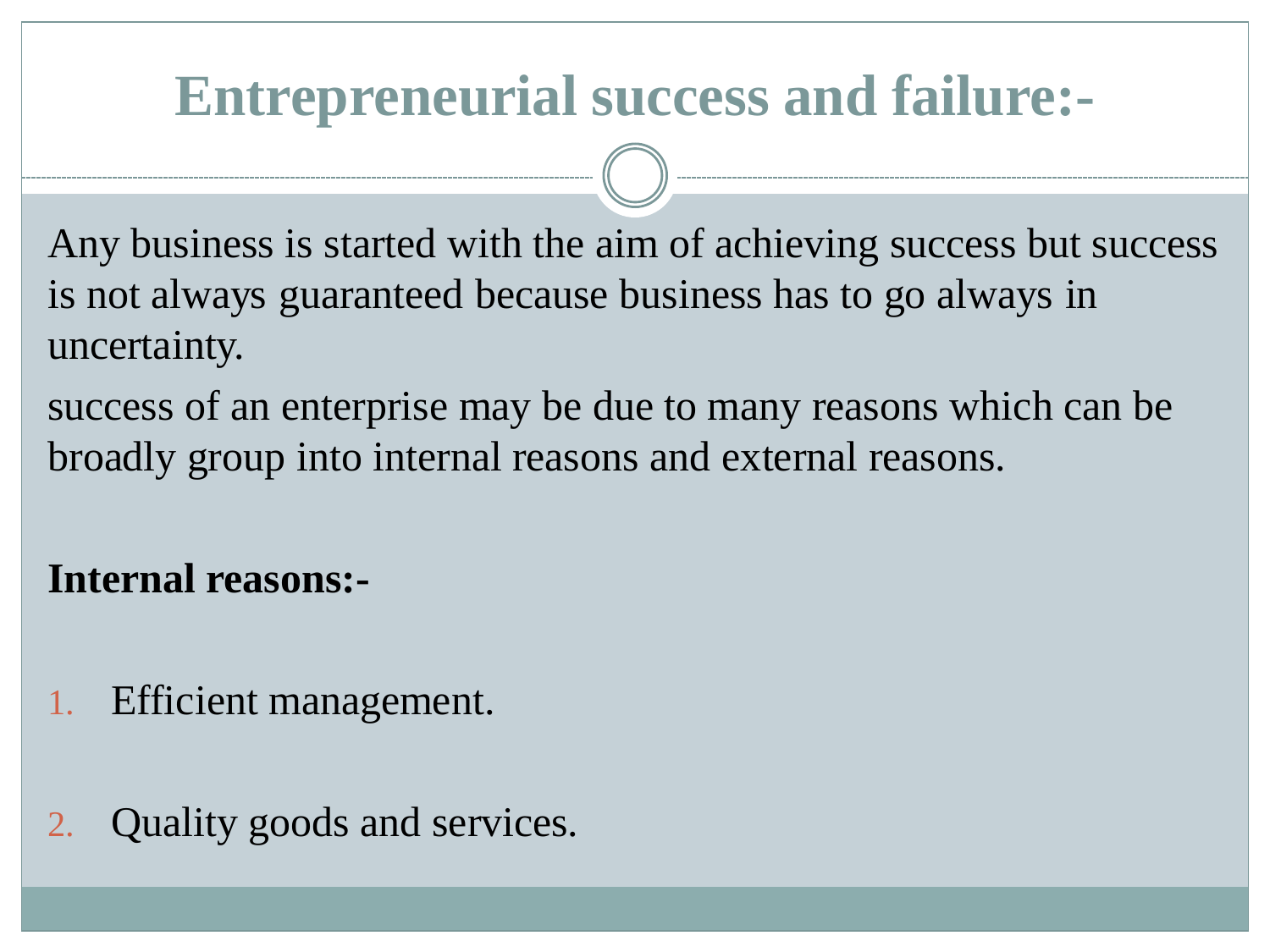3. Good reputation of its business and its product.

- 4. Good reputation of its entrepreneurs.
- 5. Low cost of production.
- 6. Effective marketing and selling network.
- 7. Proper financial management.
- 8. Dedicated manpower.
- 9. Appropriate Technology.

10. Timely updating of product and Technology.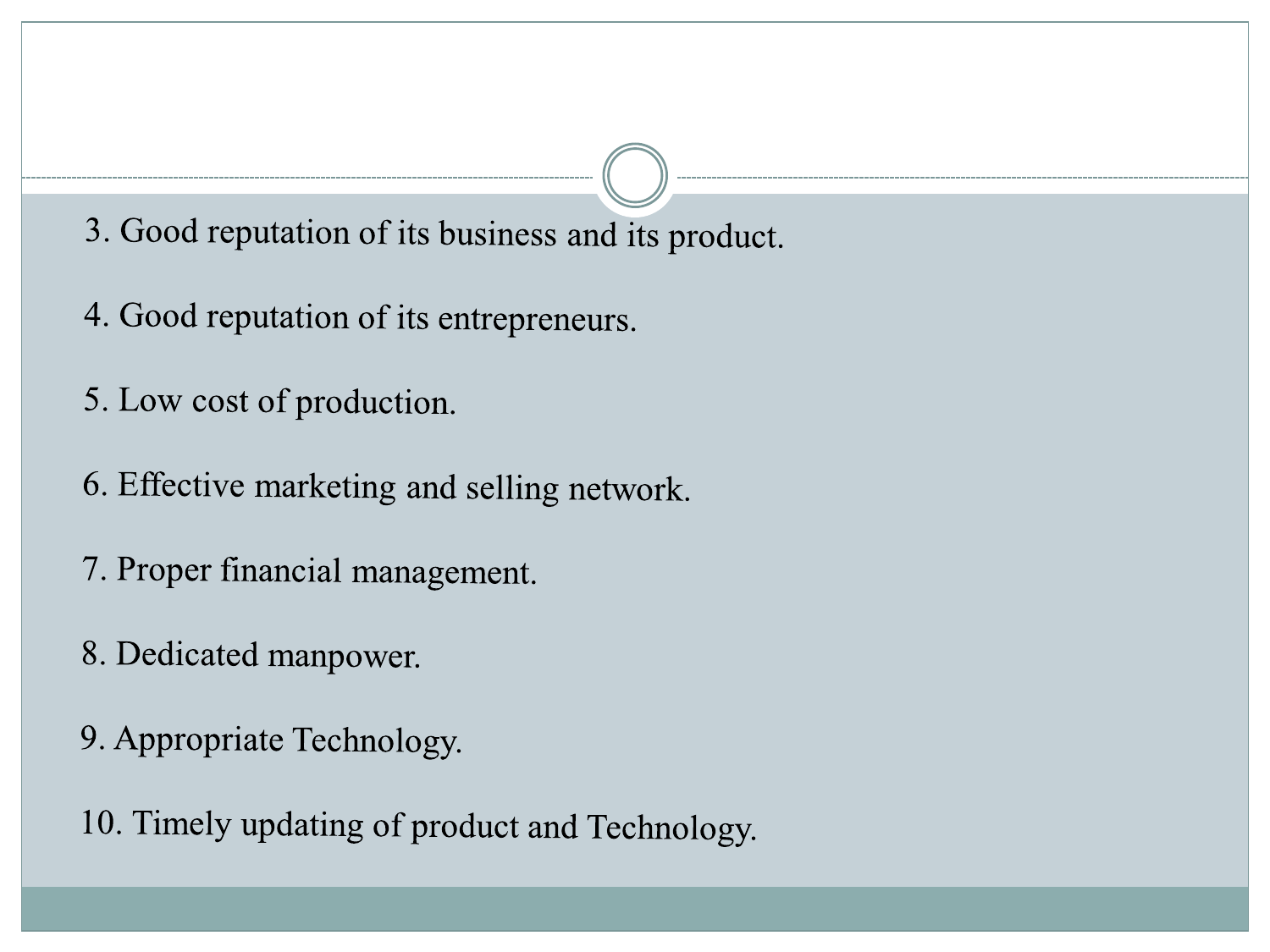## **External reasons:-**

- Quality manpower.
- Increase in demand.
- Availability of appropriate raw material at affordable price.
- Suitable government policy.
- Low level of competition.
- Opening of New Market.

In the same way failure of any business may be due to many reasons which can be grouped into two categories that is internal reason and external reasons.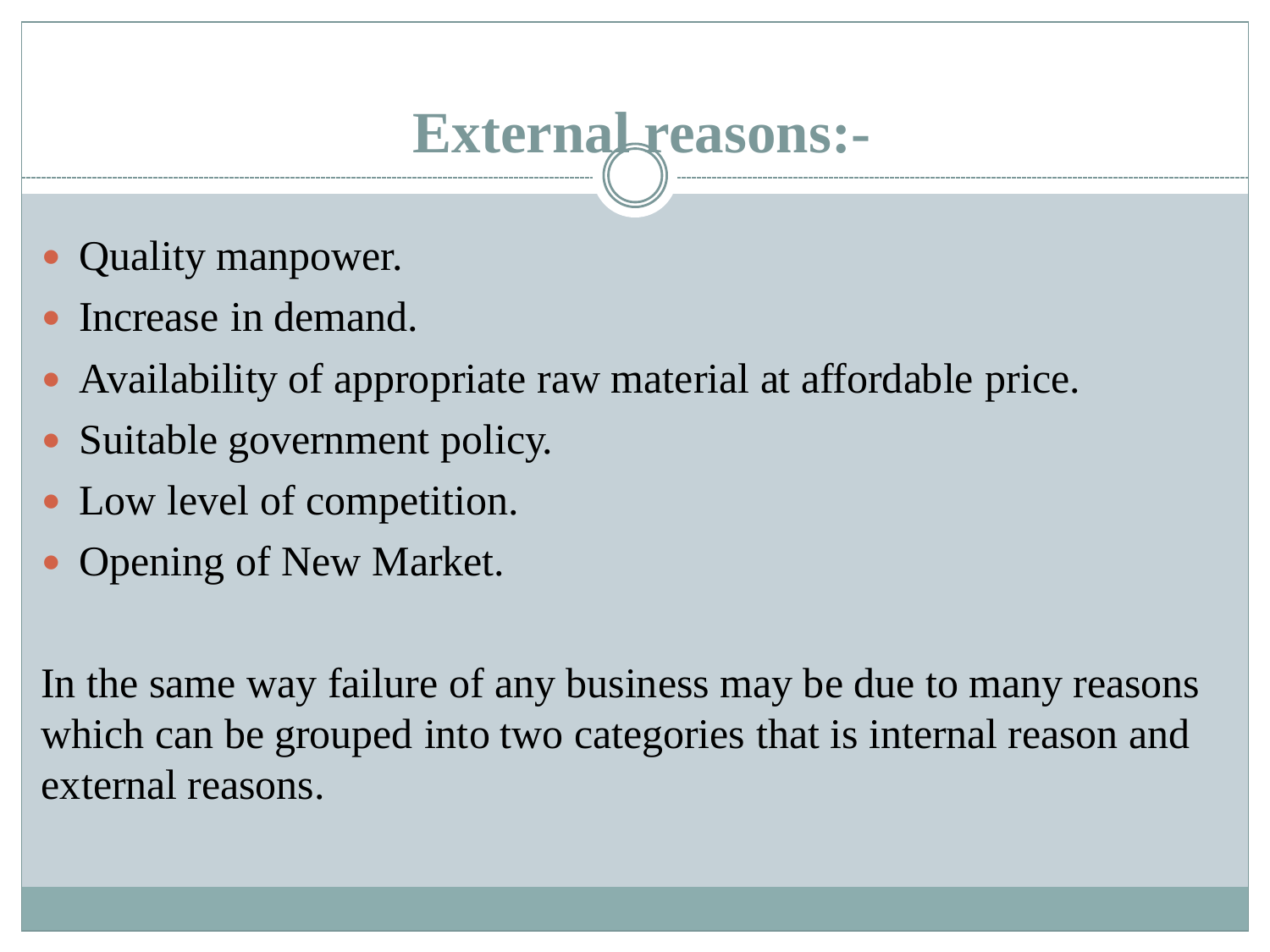## **Internal reasons:-**

- Ineffective management.
- Outdated technology.
- Poor financial management.
- Ineffective sales and marketing.
- Poor quality of products and services.
- Highs cost of production.
- Poor quality of inputs.
- Poor industrial relations.
- Improper leadership.